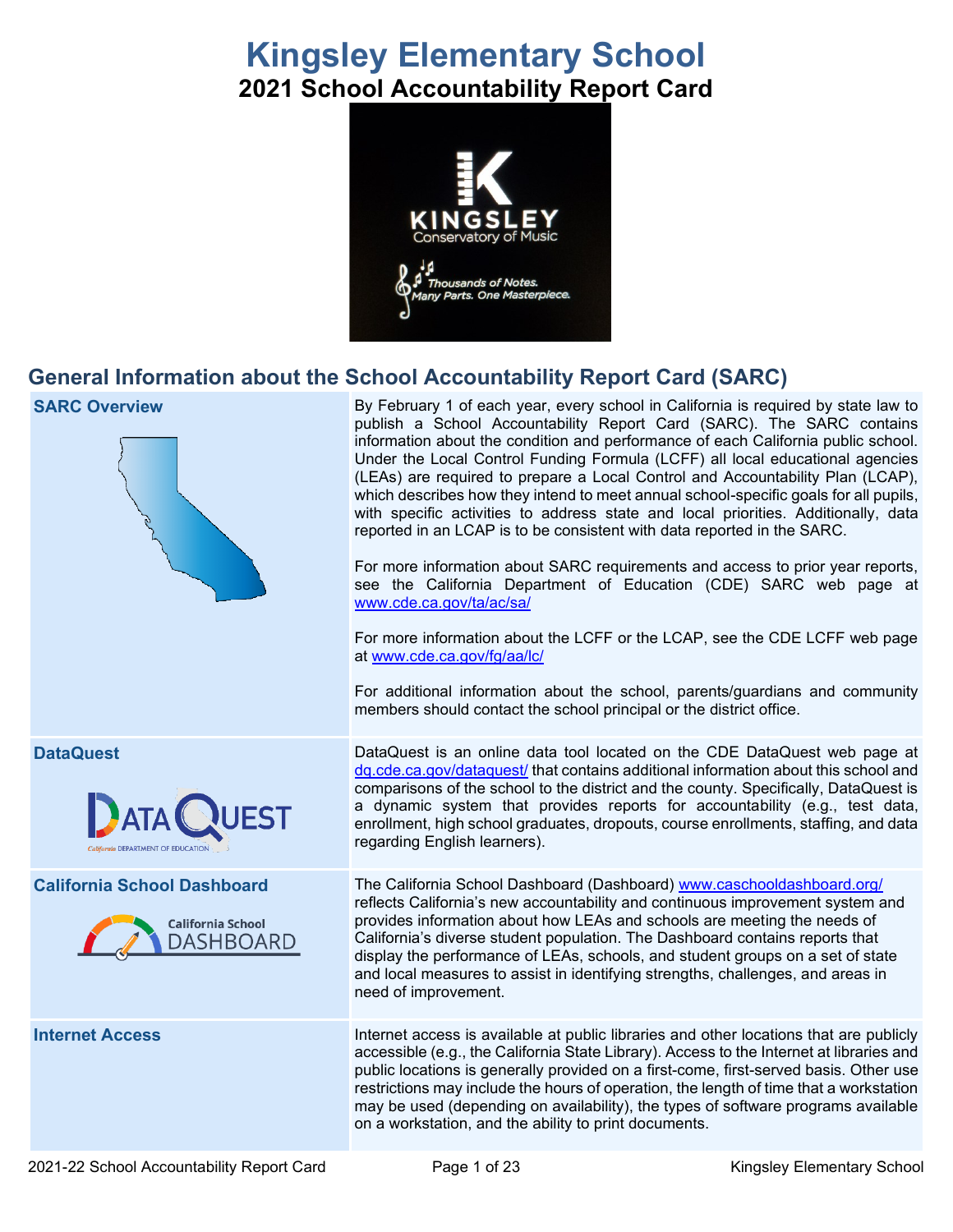## **2021-22 School Contact Information**

| <b>School Name</b>                                 | Kingsley Elementary School |  |  |  |
|----------------------------------------------------|----------------------------|--|--|--|
| <b>Street</b>                                      | 5625 Kingsley Street       |  |  |  |
| City, State, Zip                                   | Montclair                  |  |  |  |
| <b>Phone Number</b>                                | 909-984-3634               |  |  |  |
| <b>Principal</b>                                   | Melaine Troesh             |  |  |  |
| <b>Email Address</b>                               | melaine.troesh@omsd.net    |  |  |  |
| <b>School Website</b>                              | www.omsd.net/kingsley      |  |  |  |
| County-District-School (CDS) Code 36 67819 6036297 |                            |  |  |  |

## **2021-22 District Contact Information**

| <b>District Name</b>            | Ontario-Montclair School District |  |  |
|---------------------------------|-----------------------------------|--|--|
| <b>Phone Number</b>             | $(909)$ 459-2500                  |  |  |
| Superintendent                  | Dr. James Q. Hammond              |  |  |
| <b>Email Address</b>            | info@omsd.net                     |  |  |
| <b>District Website Address</b> | https://www.omsd.net              |  |  |

### **2021-22 School Overview**

Dear Parents and Families:

Welcome to Kingsley, the Conservatory of Music! Our mission is to provide all students with the keys to success which we accomplish through a robust core instructional program with exciting opportunities in music provided by our own full time music teacher and dedicated general education teachers. All students in kindergarten through grade six receive thirty minutes of general music weekly with opportunities in choir, strings, brass, and woodwinds for all upper grade students. Pre-School children are exposed to music elements by weekly visits from our Music Teacher. Kingsley Lions also showcase their talents in annual performances such as our Winter Concert and Spring Concert. We believe that music increases academic achievement, allows students to express themselves in ways that meet their social and emotional needs, and brings people together.

As a PBIS school, all members of the Kingsley community are taught to be respectful, treating others the way we want to be treated; responsible, doing the right thing even when no one is watching; and compassionate, what hurts my brother/sister hurts me.

In the upcoming year, we will be focusing on improving student scores in language arts and math as we continue to build our Music Conservatory, and we acknowledge that students succeed when teachers, students and families work together. Our theme this year "Kingsley World Tour" highlights the synergy that happens when everyone works together to achieve that which would be impossible alone.

We invite you, our school community, to join us as we create a masterpiece- successful children.

With anticipation, Melaine Troesh, Principal

Kingsley Elementary is located in the city of Montclair in the southwest corner of the Ontario-Montclair School District. Operating on a traditional calendar, Kingsley currently serves approximately 660 students in grades Pre-K through 6th grade. Since we reside on the border of two cities, our Kingsley population draws primarily from the city of Montclair with a small percentage of families living in Ontario.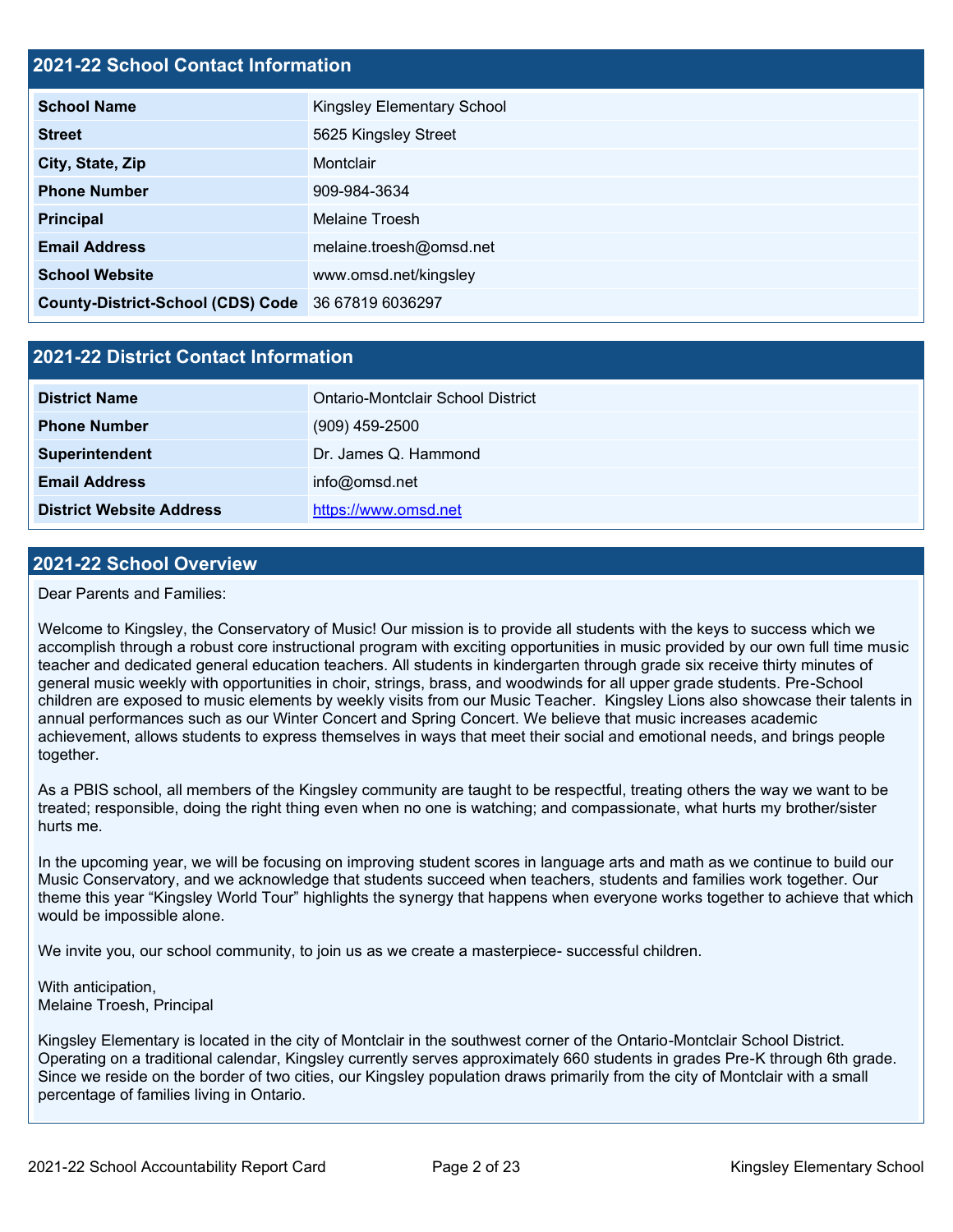### **2021-22 School Overview**

This school year marks the sixth school year for Kingsley Elementary as a Music Conservatory. All students in grades PK-6 are provided with weekly music instruction from a fully credentialed music teacher who is an integral part of our school site staff. In addition, upper-grade students may elect to participate in specialty ensembles which rehearse weekly including chorus, beginning band, advanced band, beginning strings, advanced strings, guitar, drums, and with most recent additions of ukulele and piano groups. Thanks to the support of our school board, members of cabinet, staff, parents, students, and community members, Kingsley was awarded both the California Gold Ribbon and a Title 1 Academic Achievement Award four years ago. We eagerly anticipate providing expanded opportunities for our community to have their lives enriched through the gift of music as our program expands through the coming years above and beyond.

Our teachers and support staff work diligently to provide a rigorous core curriculum, while at the same time embracing Positive Behavior Intervention and Supports. Because Kingsley Lions learn the importance of taking responsibility for one's own work and actions, demonstrating compassion for all living things, and maintaining the utmost respect for others and our environment, Kingsley has been continuously awarded the PBIS Gold and Silver Awards recognition. Being respectful, compassionate, and responsible is the Kingsley way!

The mission of Kingsley Elementary is "Providing all children the keys to success".

## **About this School**

## **2020-21 Student Enrollment by Grade Level**

| <b>Grade Level</b>      | <b>Number of Students</b> |
|-------------------------|---------------------------|
| Kindergarten            | 100                       |
| Grade 1                 | 74                        |
| Grade 2                 | 74                        |
| Grade 3                 | 78                        |
| Grade 4                 | 76                        |
| Grade 5                 | 81                        |
| Grade 6                 | 97                        |
| <b>Total Enrollment</b> | 580                       |

## **2020-21 Student Enrollment by Student Group**

| <b>Student Group</b>             | <b>Percent of Total Enrollment</b> |
|----------------------------------|------------------------------------|
| Female                           | 47.6                               |
| <b>Male</b>                      | 52.4                               |
| American Indian or Alaska Native | $\mathbf{1}$                       |
| <b>Asian</b>                     | 0.9                                |
| <b>Black or African American</b> | 1.9                                |
| <b>Filipino</b>                  | 0.2                                |
| <b>Hispanic or Latino</b>        | 93.8                               |
| <b>Two or More Races</b>         | 0.7                                |
| <b>White</b>                     | 1.6                                |
| <b>English Learners</b>          | 34.1                               |
| <b>Foster Youth</b>              | 0.3                                |
| <b>Homeless</b>                  | 7.1                                |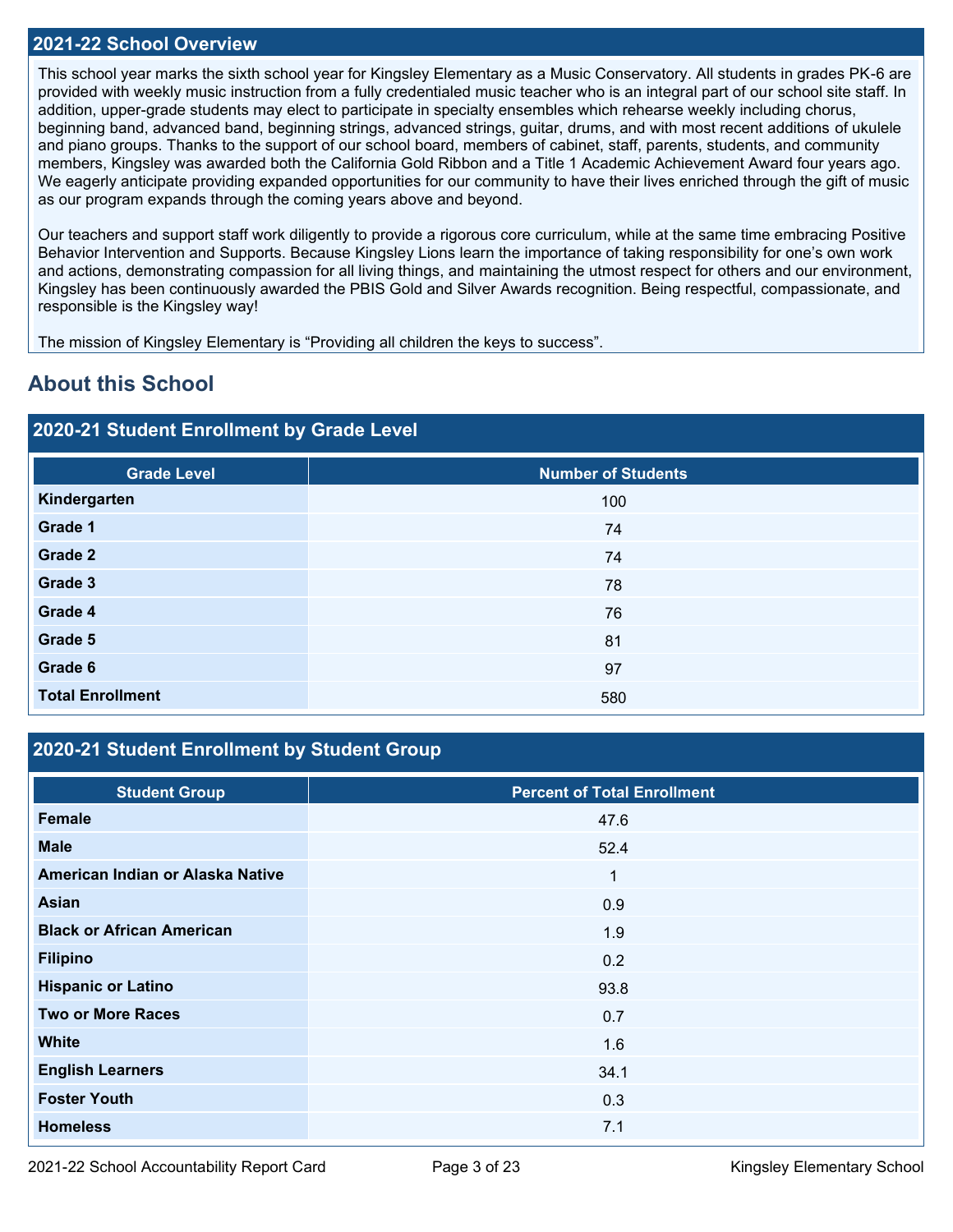| <b>Socioeconomically Disadvantaged</b> | 93.8 |
|----------------------------------------|------|
| <b>Students with Disabilities</b>      |      |

**A. Conditions of Learning State Priority: Basic**

The SARC provides the following information relevant to the State priority: Basic (Priority 1):

- Degree to which teachers are appropriately assigned and fully credentialed in the subject area and for the pupils they are teaching;
- Pupils have access to standards-aligned instructional materials; and
- School facilities are maintained in good repair

Note: For more information refer to the Updated Teacher Equity Definitions web page at<https://www.cde.ca.gov/pd/ee/teacherequitydefinitions.asp>

| 2019-20 Teacher Preparation and Placement                                                       |         |  |  |
|-------------------------------------------------------------------------------------------------|---------|--|--|
| <b>Authorization/Assignment</b>                                                                 | 2019-20 |  |  |
| Fully (Preliminary or Clear) Credentialed for Subject and Student Placement (properly assigned) |         |  |  |
| Intern Credential Holders Properly Assigned                                                     |         |  |  |
| Teachers Without Credentials and Misassignments ("ineffective" under ESSA)                      |         |  |  |
| Credentialed Teachers Assigned Out-of-Field ("out-of-field" under ESSA)                         |         |  |  |
| <b>Unknown</b>                                                                                  |         |  |  |
| <b>Total Teaching Positions</b>                                                                 |         |  |  |
|                                                                                                 |         |  |  |

Note: The data in this table is based on Full Time Equivalent (FTE) status. One FTE equals one staff member working full time; one FTE could also represent two staff members who each work 50 percent of full time. Additionally, an assignment is defined as a position that an educator is assigned to based on setting, subject, and grade level. An authorization is defined as the services that an educator is authorized to provide to students.

## **2019-20 Teachers Without Credentials and Misassignments (considered "ineffective" under ESSA)**

| <b>Authorization/Assignment</b>                              | 2019-20 |  |
|--------------------------------------------------------------|---------|--|
| <b>Permits and Waivers</b>                                   |         |  |
| <b>Misassignments</b>                                        |         |  |
| <b>Vacant Positions</b>                                      |         |  |
| <b>Total Teachers Without Credentials and Misassignments</b> |         |  |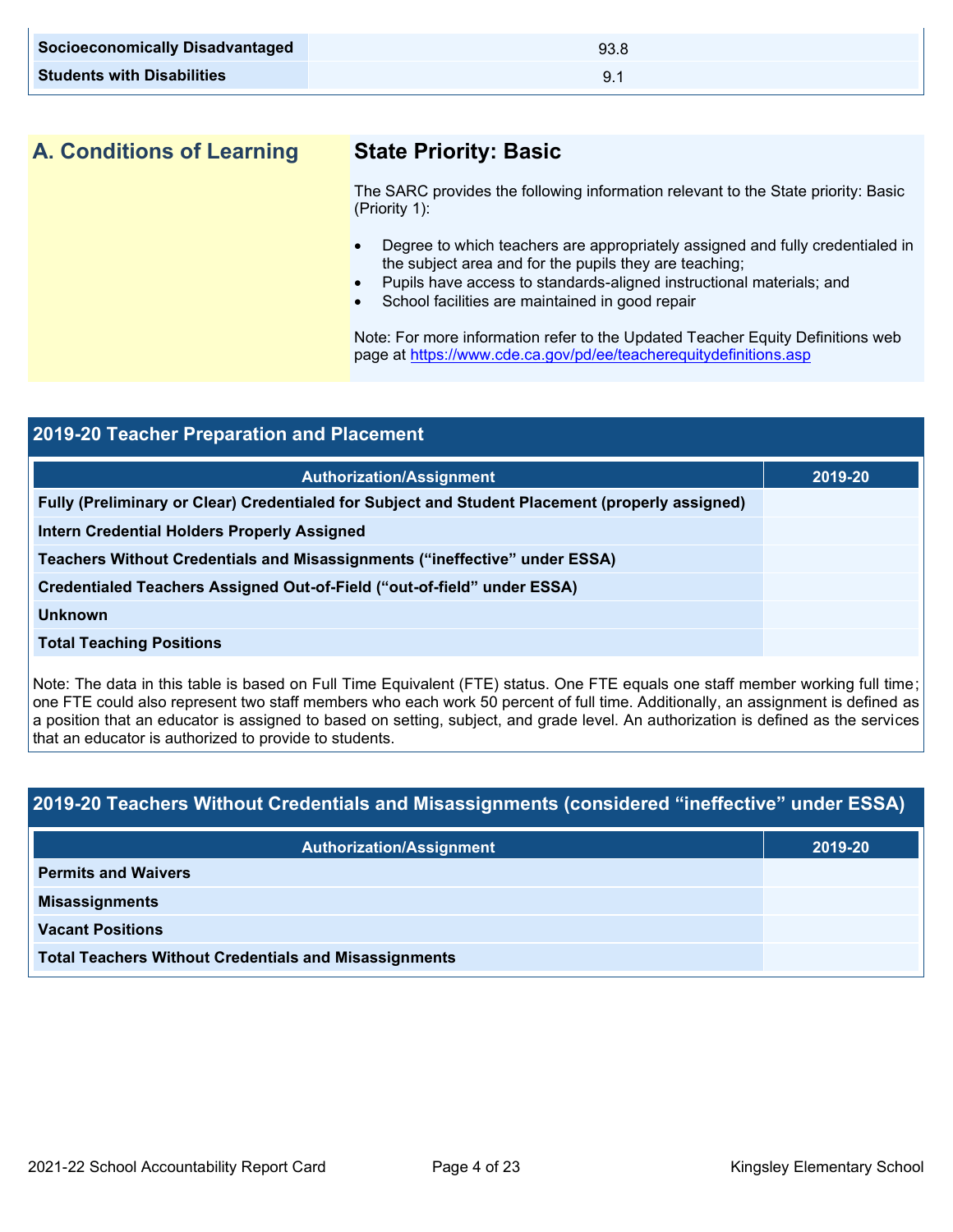## **2019-20 Credentialed Teachers Assigned Out-of-Field (considered "out-of-field" under ESSA)**

| <b>Indicator</b>                                       | 2019-20 |
|--------------------------------------------------------|---------|
| Credentialed Teachers Authorized on a Permit or Waiver |         |
| <b>Local Assignment Options</b>                        |         |
| <b>Total Out-of-Field Teachers</b>                     |         |

## **2019-20 Class Assignments**

| <b>Indicator</b>                                                                                                                                    | 2019-20 |
|-----------------------------------------------------------------------------------------------------------------------------------------------------|---------|
| <b>Misassignments for English Learners</b><br>(a percentage of all the classes with English learners taught by teachers that are misassigned)       |         |
| No credential, permit or authorization to teach<br>(a percentage of all the classes taught by teachers with no record of an authorization to teach) |         |

| 2021-22 Quality, Currency, Availability of Textbooks and Other Instructional Materials |                                                                                                                                                                                                                                                                                                                                                                                                          |                                                                                                                                                                                                                                                                                                                                                                          |                                                                                    |    |  |
|----------------------------------------------------------------------------------------|----------------------------------------------------------------------------------------------------------------------------------------------------------------------------------------------------------------------------------------------------------------------------------------------------------------------------------------------------------------------------------------------------------|--------------------------------------------------------------------------------------------------------------------------------------------------------------------------------------------------------------------------------------------------------------------------------------------------------------------------------------------------------------------------|------------------------------------------------------------------------------------|----|--|
| Year and month in which the data were collected                                        |                                                                                                                                                                                                                                                                                                                                                                                                          | August 2021                                                                                                                                                                                                                                                                                                                                                              |                                                                                    |    |  |
| <b>Subject</b>                                                                         | Textbooks and Other Instructional Materials/year of<br><b>Adoption</b>                                                                                                                                                                                                                                                                                                                                   | <b>From</b><br><b>Most</b><br><b>Recent</b><br><b>Adoption</b>                                                                                                                                                                                                                                                                                                           | <b>Percent</b><br><b>Students</b><br><b>Lacking Own</b><br><b>Assigned</b><br>Copy |    |  |
| <b>Reading/Language Arts</b>                                                           | TK Big Day (Houghton-Mifflin-Harcourt) - Adopted 2016<br>K-6 Wonders (McGraw-Hill) - Adopted 2016                                                                                                                                                                                                                                                                                                        |                                                                                                                                                                                                                                                                                                                                                                          | Yes                                                                                | 0% |  |
| <b>Mathematics</b>                                                                     | in 2018* for Dual Immersion program.<br>adoption.<br>Harcourt, Integrated Math I, 2015 adopted May, 2020                                                                                                                                                                                                                                                                                                 | TK-8 - Eureka Math (Great Minds)- Adopted 2015* and then<br>K-8 mathematics materials were selected by OMSD<br>stakeholders to adopt due to the level of rigor of the program<br>and a strong alignment with the California State Standards.<br>*TK mathematics materials are from the most recent local<br>Integrated Math, High School Credit Course, Houghton Mifflin |                                                                                    |    |  |
| <b>Science</b>                                                                         | TK- Big Day Houghton-Mifflin- Adopted 2016<br>K-5 California Inspire Science (McGraw Hill) - Adopted 2019<br>6-8 California Inspire Science-Preferred Integrated (McGraw<br>Hill) - Adopted 2019                                                                                                                                                                                                         | Yes                                                                                                                                                                                                                                                                                                                                                                      | 0%                                                                                 |    |  |
| <b>History-Social Science</b>                                                          | TK Big Day (Houghton-Mifflin-Harcourt) - Adopted 2016<br>K-5 California Vistas (Macmillan/McGraw-Hill) - Adopted<br>2006*<br>6-8 My World Interactive (Pearson) - Adopted 2018<br>*K-5 History/Social Science materials are not from the most<br>recent state adoption; however, the district has determined<br>through local review that the materials are still aligned to<br>current state standards. |                                                                                                                                                                                                                                                                                                                                                                          | Yes                                                                                | 0% |  |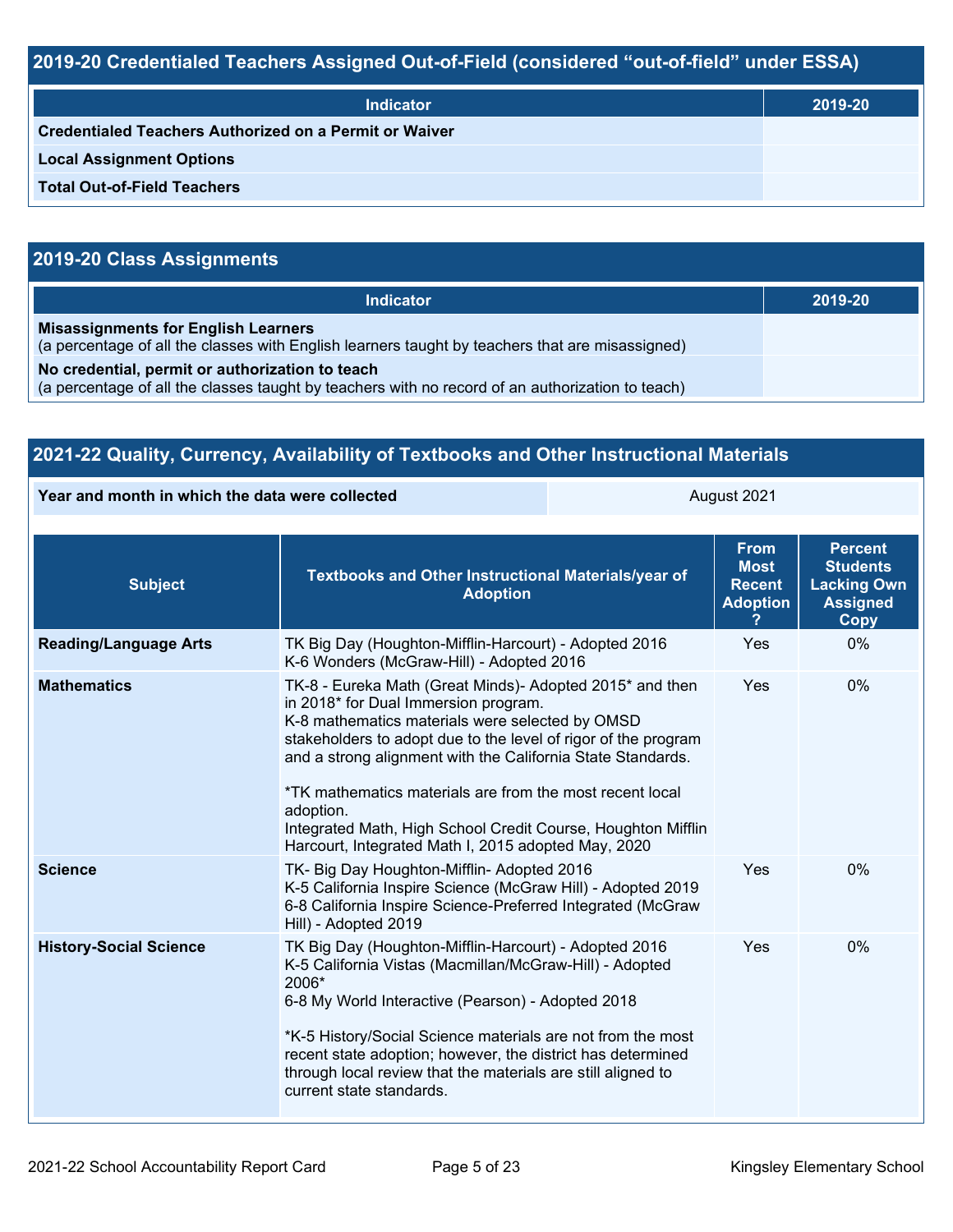| <b>Foreign Language</b>           | *Spanish II S, High School Credit Course, Vista, Imagina, 4th<br>Edition, adopted May 2020 - *Not from the most recent state<br>adoption.<br>Spanish for Native Speakers, McDougal Littel, Tu Mundo,<br>2008, adopted July 2008<br>Beginning Spanish, Prentice Hall, Realidades, 2008, adopted<br><b>July 2008</b> | Yes | $0\%$ |
|-----------------------------------|--------------------------------------------------------------------------------------------------------------------------------------------------------------------------------------------------------------------------------------------------------------------------------------------------------------------|-----|-------|
| <b>Health</b>                     | K-8 Focus on You (Charles Merrill Publishing) - Adopted<br>1984                                                                                                                                                                                                                                                    | No  | $0\%$ |
| <b>Visual and Performing Arts</b> | TK-6 Theatre Arts Connection (SRA/McGraw-Hill) - Adopted<br>2008<br>TK-6 Art Connection (SRA/McGraw-Hill) - Adopted 2008<br>TK-8 CA Spotlight on Music (McGraw-Hill) - Adopted 2008<br>6-8 Middle School Art Series (McGraw-Hill) - Adopted 2008                                                                   | Yes | $0\%$ |

## **School Facility Conditions and Planned Improvements**

Kingsley School was originally built in 1954 for 450 students, though it has grown over the years and currently is serving approximately 585 students from preschool through sixth grade. Kingsley has a total of 20 permanent classrooms, 14 portable classrooms installed at various times over the past decade, a Library, a Learning Center, an administration building, a teacher workroom and office space for support staff. The former kitchen has been converted into a parent/teacher resource center. The school has a large field and plenty of playground equipment for student recreation. There are 13 restrooms available for students and staff, all of which are in working condition.

The school facility offers an exceptional learning environment with fully functioning lighting, heating and cooling systems and noise negation. Internet access, including wireless, is available in the office and all classrooms. Each classroom has student computers, a printer and a teaching technology station that includes a laptop, document reader, projector, and Smart Board. The district Information Services Department maintains a content filter for all Internet traffic, including E-mail, in accordance with the Children's Internet Protection Act (CIPA) guidelines.

Over the past few years, Kingsley has completed facility improvements. During the summer of 2011, all gas lines were replaced with new lines throughout the entire school. In the spring of 2015, a new mural was added to an outdoor wall in the courtyard area highlighting Kingsley's Conservatory of Music and college focus, and additional music murals were added to the exterior windows facing the parking lot in the summer of 2015. In the summer of 2021 a large Kingsley music mural was added alongside the north of the school- along the 40's bank. During the summer of 2016 a new swing set was installed on the uppergrade playground and new murals depicting Kingsley's focus on being "respectful, responsible, compassionate" were installed near the courtyard area. During the 2017-2018 school year, the outside perimeter of the school was upgraded with fencing reaching 6-7 feet. For the 2018-2019 school year, there were a set of monkey-bars replaced in the Upper Grade playground along with the resurfacing of the blacktop ground of all playground areas. During the Winter of 2020 all of Kingsley's Offices and Classrooms were equipped with State-of-the-Art VoIP phone system to ensure communication between all classrooms and offices and the outside areas of campus. In 2019 a single basketball court was added to the primary playground for the 1st-3rd grades students to enjoy. During the mandated school closures of the COVID pandemic, all HVAC systems were provided with upgraded air filters for the filtration of germs and harmful viruses.

Students are supervised immediately before and after school by certificated and classified staff members. All students, parents and other visitors enter the school through the front gate each morning. At all times, parents and visitors must sign-in and obtain a visitor pass to be on campus. District employees and substitutes all wear district-issued identification badges. In order better protect all students, staff, visitors, and all personnel, Kingsley proudly uses the Raptor system where all visitors must show a valid, government-issued identification. Students are checked out only through the main office.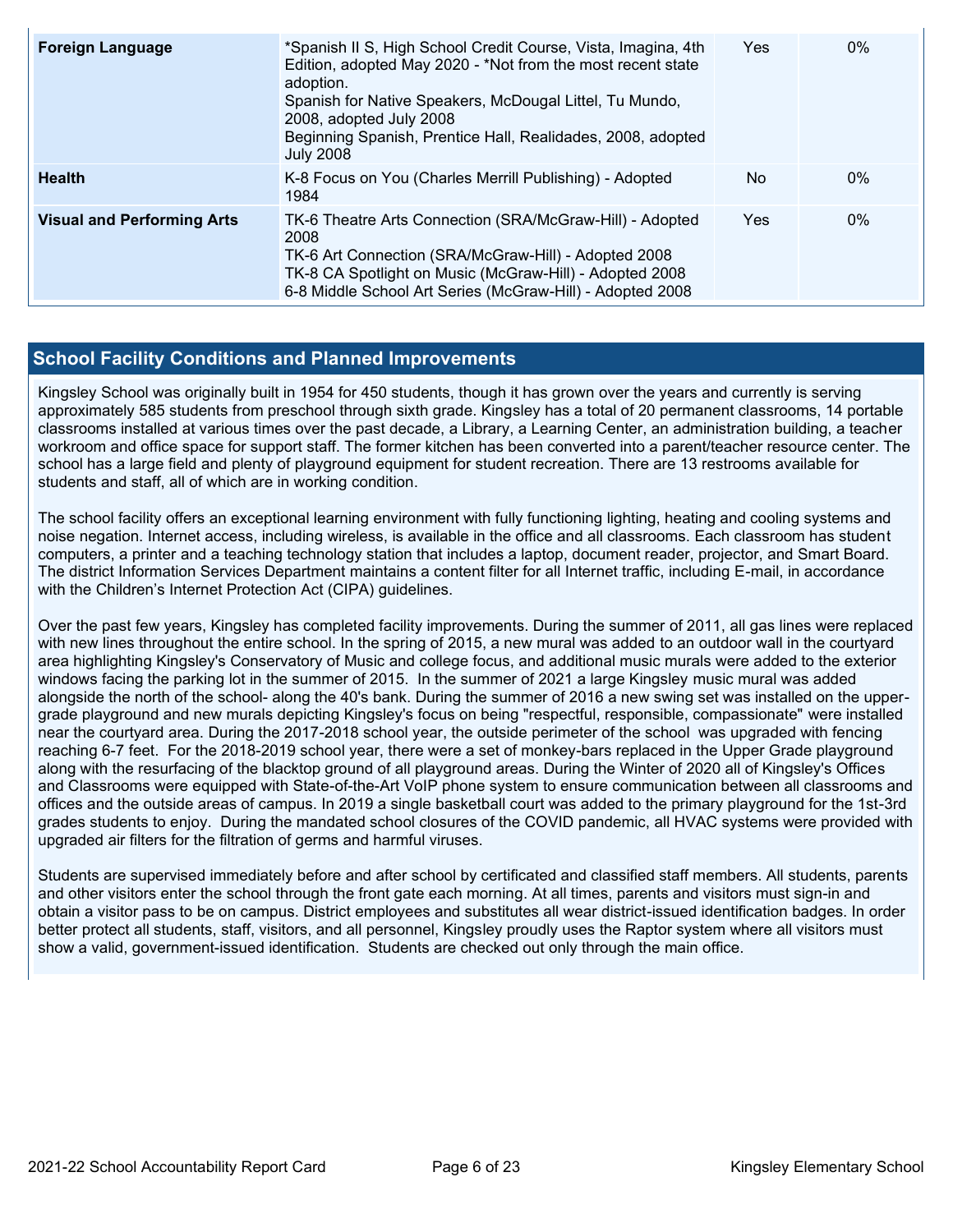## **School Facility Conditions and Planned Improvements**

Kingsley School is maintained in a manner that ensures it is in good repair and functional. The administrators work closely with the three site custodians to ensure a daily cleaning schedule is followed that maintains clean, safe & orderly classrooms, restrooms, and the school grounds, and that the floors, walls, and plumbing and electrical systems are all in good repair. Site and district maintenance and grounds staff make sure that the work necessary to keep the school in good repair, in working order and aesthetically pleasing, are completed in a timely manner. A work order process is used to ensure efficient service and that emergency repairs are given the highest priority. To assist in this effort, the district Operations Department annually conducts an in-depth evaluation of each school to determine the condition of the facilities and identify situations that need maintenance, repair or upgrading. The district uses a facility survey instrument (FIT) developed by the State of California Office of Public School Construction to assist with the data gathering during the inspections. All findings are shared with the school administration and work orders for needed repairs are created at that time. The results of this survey are available at the school office or the district office.

In addition, the last state inspection mandated under the Williams Settlement was completed during an in-person visit on September 1,2021 The visit was described as a positive, professional experience with a focus by the entire staff on seeking to improve the learning of each student. The report was forwarded to the Superintendent of Schools. Any areas of concern noted by the team are in the process of correction. Any school deficiencies noted by the team are listed below . The beginning of the 2020-2021 school year posed to be uncertain due to the COVID-19 State Mandated school closures and the continuation of online/virtual learning. The San Bernardino County Superintendent of School was scheduled to visit Kingsley School for the prior school year on September 4, 2020 and conduct a facility and instructional materials survey. Due to the mandated school closures, in-person visit was not possible and therefore was conducted via an online survey for instructional materials emailed to vicki.ford@sbcss.net on 08-28-2020. Kingsley School is proud to share that there were no instructional materials insufficiencies found for the 21-22 school year and all students had their necessary learning materials along with a chromebook that can be taken home at any time..

On an annual basis, the San Bernardino County Superintendent of Schools conducts Williams visits to monitored school sites to evaluate sufficiency of instructional materials and to ensure that school site facilities are in good repair. At the time of publishing, a facilities inspection had been conducted on 09/1/2021.

### **Year and month of the most recent FIT report** September 01, 2021

| <b>System Inspected</b>                                                | <b>Rate</b><br>Good       | Rate<br>Fair | Rate<br>$ $ Poor | <b>Repair Needed and Action Taken or Planned</b>                                              |
|------------------------------------------------------------------------|---------------------------|--------------|------------------|-----------------------------------------------------------------------------------------------|
| <b>Systems:</b><br>Gas Leaks, Mechanical/HVAC, Sewer                   | X                         |              |                  |                                                                                               |
| Interior:<br>Interior Surfaces                                         | X                         |              |                  |                                                                                               |
| <b>Cleanliness:</b><br>Overall Cleanliness, Pest/Vermin Infestation    | $\boldsymbol{\mathsf{X}}$ |              |                  |                                                                                               |
| <b>Electrical</b>                                                      | X                         |              |                  |                                                                                               |
| <b>Restrooms/Fountains:</b><br>Restrooms, Sinks/ Fountains             | X                         |              |                  |                                                                                               |
| Safety:<br>Fire Safety, Hazardous Materials                            | $\boldsymbol{\mathsf{X}}$ |              |                  |                                                                                               |
| Structural:<br>Structural Damage, Roofs                                | X                         |              |                  |                                                                                               |
| External:<br>Playground/School Grounds, Windows/<br>Doors/Gates/Fences | $\boldsymbol{\mathsf{X}}$ |              |                  | Overgrown vegetation poses a trip/safety hazard.<br>work order #214418.remedied on 09-01-2021 |

| <b>Overall Facility Rate</b> |      |      |      |  |  |  |  |  |
|------------------------------|------|------|------|--|--|--|--|--|
| <b>Exemplary</b>             | Good | Fair | Poor |  |  |  |  |  |
|                              |      |      |      |  |  |  |  |  |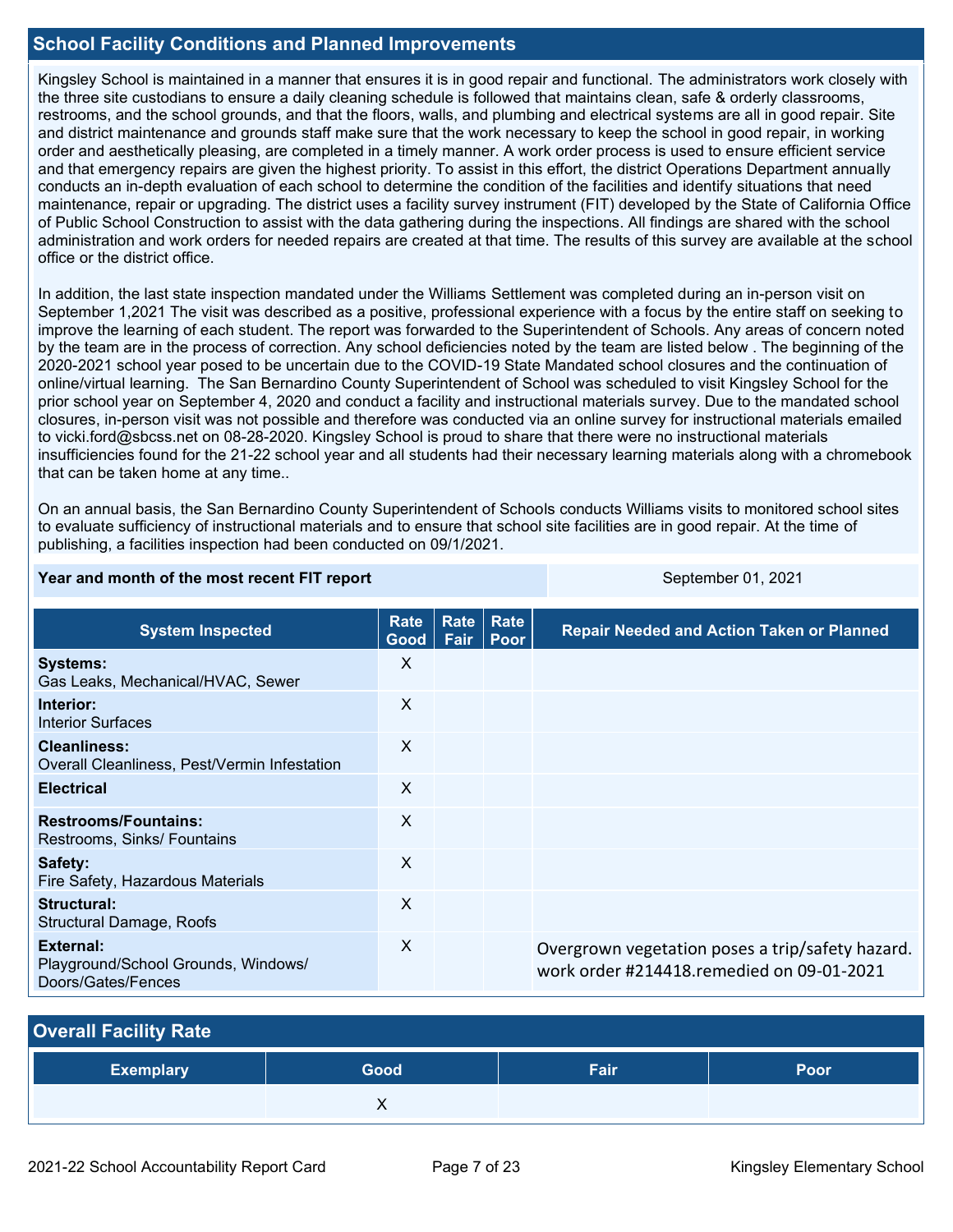## **B. Pupil Outcomes State Priority: Pupil Achievement**

The SARC provides the following information relevant to the State priority: Pupil Achievement (Priority 4):

### **Statewide Assessments**

(i.e., California Assessment of Student Performance and Progress [CAASPP] System includes the Smarter Balanced Summative Assessments for students in the general education population and the California Alternate Assessments [CAAs] for English language arts/literacy [ELA] and mathematics given in grades three through eight and grade eleven. Only eligible students may participate in the administration of the CAAs. CAAs items are aligned with alternate achievement standards, which are linked with the Common Core State Standards [CCSS] for students with the most significant cognitive disabilities).

The CAASPP System encompasses the following assessments and student participation requirements:

- 1. **Smarter Balanced Summative Assessments and CAAs for ELA** in grades three through eight and grade eleven.
- 2. **Smarter Balanced Summative Assessments and CAAs for mathematics** in grades three through eight and grade eleven.
- 3. **California Science Test (CAST) and CAAs for Science** in grades five, eight, and once in high school (i.e., grade ten, eleven, or twelve).

### **SARC Reporting in the 2020-2021 School Year Only**

Where the most viable option, LEAs were required to administer the statewide summative assessment in ELA and mathematics. Where a statewide summative assessment was not the most viable option for the LEA (or for one or more gradelevel[s] within the LEA) due to the pandemic, LEAs were allowed to report results from a different assessment that met the criteria established by the State Board of Education (SBE) on March 16, 2021. The assessments were required to be:

- Aligned with CA CCSS for ELA and mathematics;
- Available to students in grades 3 through 8, and grade 11; and
- Uniformly administered across a grade, grade span, school, or district to all eligible students.

### **Options**

Note that the CAAs could only be administered in-person following health and safety requirements. If it was not viable for the LEA to administer the CAAs in person with health and safety guidelines in place, the LEA was directed to not administer the tests. There were no other assessment options available for the CAAs. Schools administered the Smarter Balanced Summative Assessments for ELA and mathematics, other assessments that meet the SBE criteria, or a combination of both, and they could only choose one of the following:

- Smarter Balanced ELA and mathematics summative assessments;
- Other assessments meeting the SBE criteria; or
- Combination of Smarter Balanced ELA and mathematics summative assessments and other assessments.

The percentage of students who have successfully completed courses that satisfy the requirements for entrance to the University of California and the California State University, or career technical education sequences or programs of study.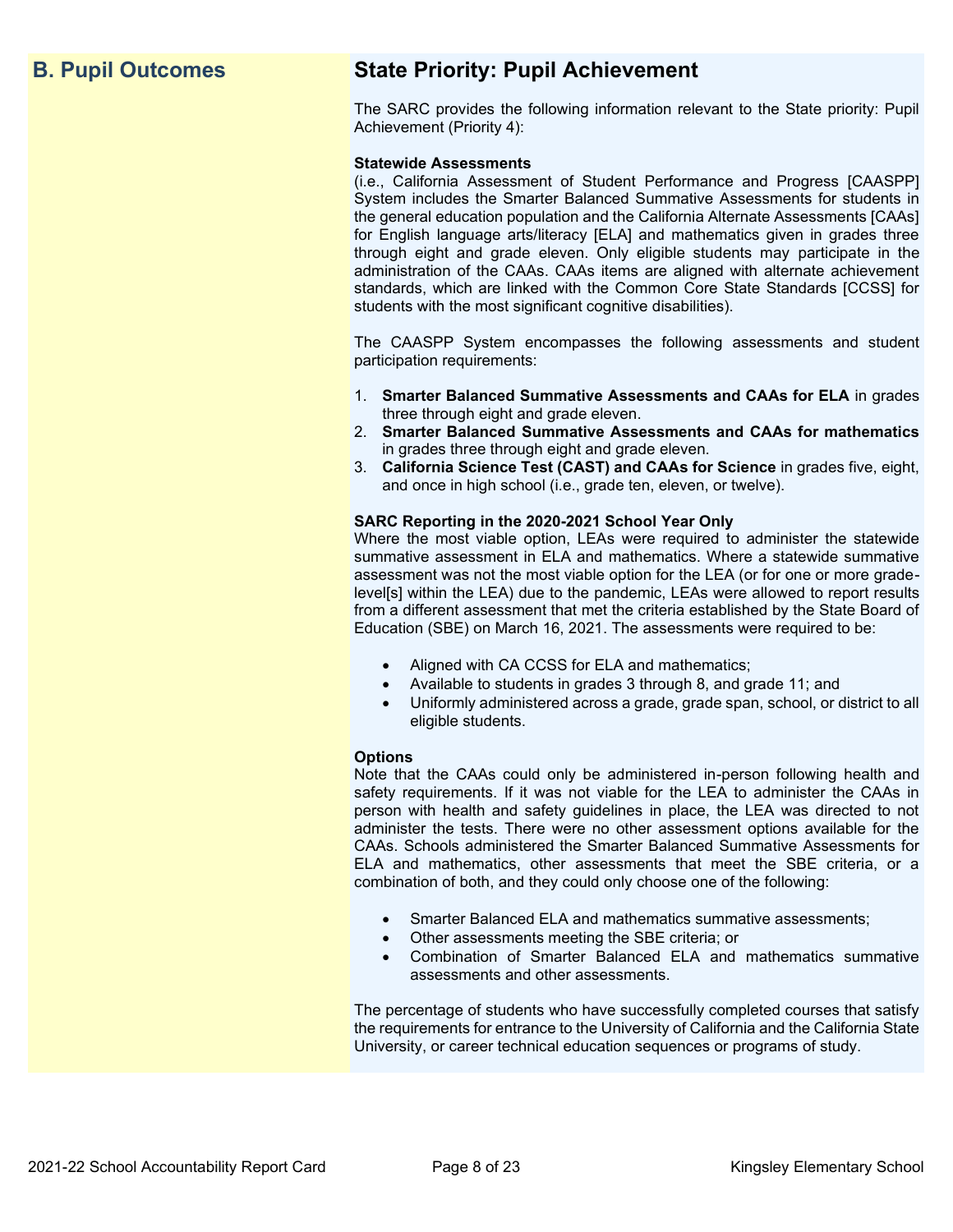## **Percentage of Students Meeting or Exceeding the State Standard on CAASPP**

This table displays CAASPP test results in ELA and mathematics for all students grades three through eight and grade eleven taking and completing a state-administered assessment.

The 2019-2020 data cells with N/A values indicate that the 2019-2020 data are not available due to the COVID-19 pandemic and resulting summative test suspension. The Executive Order N-30-20 was issued which waived the assessment, accountability, and reporting requirements for the 2019-2020 school year.

The 2020-2021 data cells have N/A values because these data are not comparable to other year data due to the COVID-19 pandemic during the 2020-2021 school year. Where the CAASPP assessments in ELA and/or mathematics is not the most viable option, the LEAs were allowed to administer local assessments. Therefore, the 2020-2021 data between school years for the school, district, state are not an accurate comparison. As such, it is inappropriate to compare results of the 2020-2021 school year to other school years.

| <b>Subject</b>                                                       | <b>School</b><br>2019-20 | <b>School</b><br>2020-21 | <b>District</b><br>2019-20 | <b>District</b><br>2020-21 | <b>State</b><br>2019-20 | <b>State</b><br>2020-21 |
|----------------------------------------------------------------------|--------------------------|--------------------------|----------------------------|----------------------------|-------------------------|-------------------------|
| <b>English Language Arts/Literacy</b><br>$\left($ grades 3-8 and 11) | N/A                      | N/A                      | N/A                        | N/A                        | N/A                     | N/A                     |
| <b>Mathematics</b><br>$(grades 3-8 and 11)$                          | N/A                      | N/A                      | N/A                        | N/A                        | N/A                     | N/A                     |

## **2020-21 CAASPP Test Results in ELA by Student Group**

This table displays CAASPP test results in ELA by student group for students grades three through eight and grade eleven taking and completing a state-administered assessment. The CDE will populate this table for schools in cases where the school administered the CAASPP assessment. In cases where the school administered a local assessment instead of CAASPP, the CDE will populate this table with "NT" values, meaning this school did not test students using the CAASPP. See the local assessment(s) table for more information.

| <b>CAASPP</b><br><b>Student Groups</b> | <b>CAASPP</b><br><b>Total</b><br><b>Enrollment</b> | <b>CAASPP</b><br><b>Number</b><br><b>Tested</b> | <b>CAASPP</b><br><b>Percent</b><br><b>Tested</b> | <b>CAASPP</b><br><b>Percent</b><br><b>Not Tested</b> | <b>CAASPP</b><br><b>Percent</b><br>Met or<br><b>Exceeded</b> |
|----------------------------------------|----------------------------------------------------|-------------------------------------------------|--------------------------------------------------|------------------------------------------------------|--------------------------------------------------------------|
| <b>All Students</b>                    | 335                                                | <b>NT</b>                                       | <b>NT</b>                                        | <b>NT</b>                                            | <b>NT</b>                                                    |
| <b>Female</b>                          | 157                                                | <b>NT</b>                                       | <b>NT</b>                                        | <b>NT</b>                                            | <b>NT</b>                                                    |
| <b>Male</b>                            | 178                                                | <b>NT</b>                                       | <b>NT</b>                                        | <b>NT</b>                                            | <b>NT</b>                                                    |
| American Indian or Alaska Native       | $- -$                                              | <b>NT</b>                                       | <b>NT</b>                                        | <b>NT</b>                                            | <b>NT</b>                                                    |
| <b>Asian</b>                           | --                                                 | <b>NT</b>                                       | <b>NT</b>                                        | <b>NT</b>                                            | <b>NT</b>                                                    |
| <b>Black or African American</b>       | $\qquad \qquad -$                                  | <b>NT</b>                                       | <b>NT</b>                                        | <b>NT</b>                                            | <b>NT</b>                                                    |
| <b>Filipino</b>                        | --                                                 | <b>NT</b>                                       | <b>NT</b>                                        | <b>NT</b>                                            | <b>NT</b>                                                    |
| <b>Hispanic or Latino</b>              | 317                                                | <b>NT</b>                                       | <b>NT</b>                                        | <b>NT</b>                                            | <b>NT</b>                                                    |
| Native Hawaiian or Pacific Islander    | $\mathbf 0$                                        | $\mathbf 0$                                     | $\mathbf 0$                                      | $\mathbf 0$                                          | 0                                                            |
| <b>Two or More Races</b>               | $\qquad \qquad -$                                  | <b>NT</b>                                       | <b>NT</b>                                        | <b>NT</b>                                            | <b>NT</b>                                                    |
| <b>White</b>                           | $- -$                                              | <b>NT</b>                                       | <b>NT</b>                                        | <b>NT</b>                                            | <b>NT</b>                                                    |
| <b>English Learners</b>                | 89                                                 | <b>NT</b>                                       | <b>NT</b>                                        | <b>NT</b>                                            | <b>NT</b>                                                    |
| <b>Foster Youth</b>                    | $-$                                                | <b>NT</b>                                       | <b>NT</b>                                        | <b>NT</b>                                            | <b>NT</b>                                                    |
| <b>Homeless</b>                        | 80                                                 | <b>NT</b>                                       | <b>NT</b>                                        | <b>NT</b>                                            | <b>NT</b>                                                    |
| <b>Military</b>                        | $\Omega$                                           | $\mathbf 0$                                     | $\mathbf{0}$                                     | $\mathbf 0$                                          | 0                                                            |
| <b>Socioeconomically Disadvantaged</b> | 311                                                | <b>NT</b>                                       | <b>NT</b>                                        | <b>NT</b>                                            | <b>NT</b>                                                    |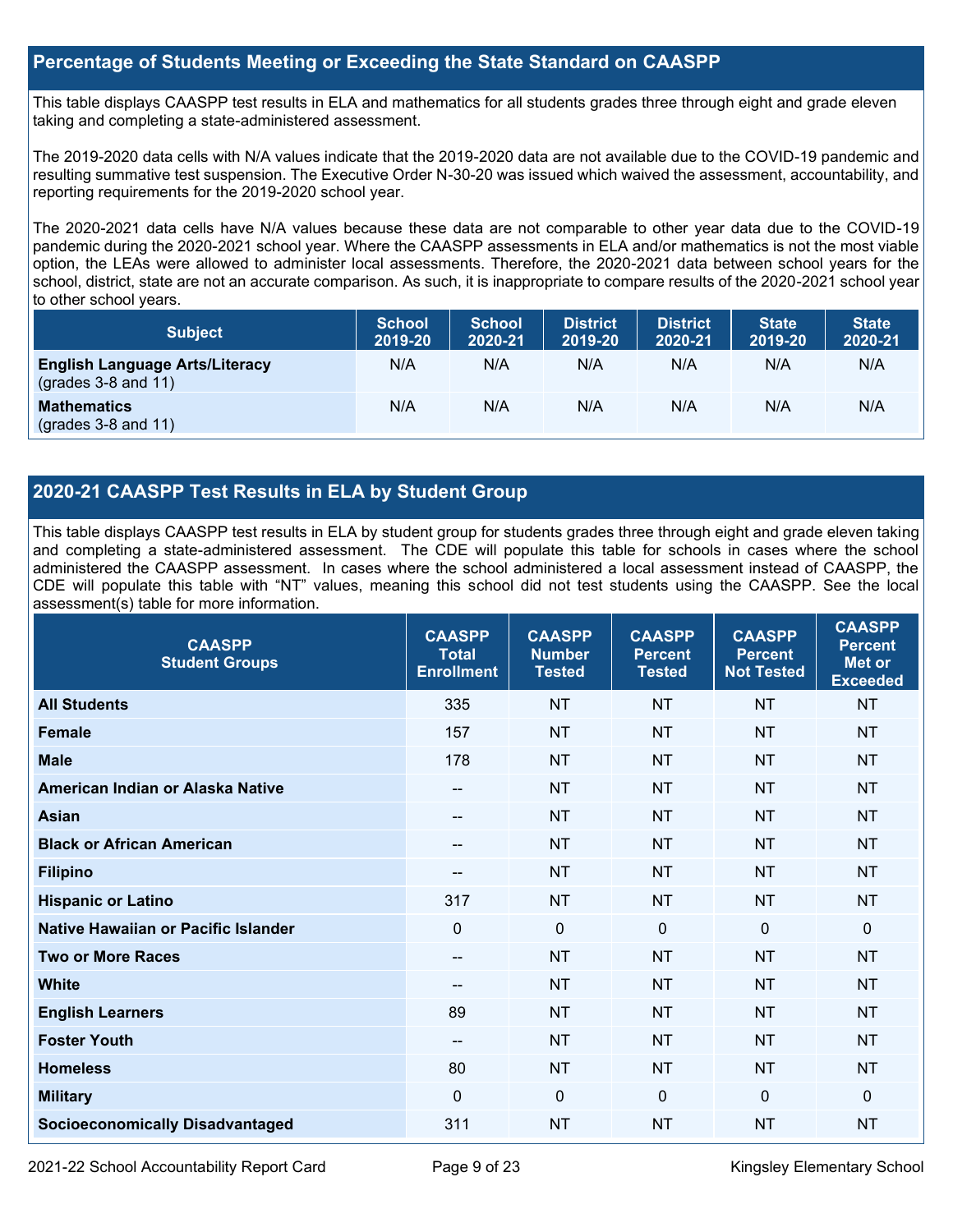| <b>Students Receiving Migrant Education Services</b> |  |    |   |
|------------------------------------------------------|--|----|---|
| <b>Students with Disabilities</b>                    |  | ΝI | N |

## **2020-21 CAASPP Test Results in Math by Student Group**

This table displays CAASPP test results in Math by student group for students grades three through eight and grade eleven taking and completing a state-administered assessment. The CDE will populate this table for schools in cases where the school administered the CAASPP assessment. In cases where the school administered a local assessment instead of CAASPP, the CDE will populate this table with "NT" values, meaning this school did not test students using the CAASPP. See the local assessment(s) table for more information.

| <b>CAASPP</b><br><b>Student Groups</b>               | <b>CAASPP</b><br><b>Total</b><br><b>Enrollment</b> | <b>CAASPP</b><br><b>Number</b><br><b>Tested</b> | <b>CAASPP</b><br><b>Percent</b><br><b>Tested</b> | <b>CAASPP</b><br><b>Percent</b><br><b>Not Tested</b> | <b>CAASPP</b><br><b>Percent</b><br><b>Met or</b><br><b>Exceeded</b> |
|------------------------------------------------------|----------------------------------------------------|-------------------------------------------------|--------------------------------------------------|------------------------------------------------------|---------------------------------------------------------------------|
| <b>All Students</b>                                  | 335                                                | <b>NT</b>                                       | <b>NT</b>                                        | <b>NT</b>                                            | <b>NT</b>                                                           |
| <b>Female</b>                                        | 157                                                | <b>NT</b>                                       | <b>NT</b>                                        | <b>NT</b>                                            | <b>NT</b>                                                           |
| <b>Male</b>                                          | 178                                                | <b>NT</b>                                       | <b>NT</b>                                        | <b>NT</b>                                            | <b>NT</b>                                                           |
| American Indian or Alaska Native                     | $\hspace{0.05cm}$ – $\hspace{0.05cm}$              | <b>NT</b>                                       | <b>NT</b>                                        | <b>NT</b>                                            | <b>NT</b>                                                           |
| <b>Asian</b>                                         | --                                                 | <b>NT</b>                                       | <b>NT</b>                                        | <b>NT</b>                                            | <b>NT</b>                                                           |
| <b>Black or African American</b>                     | $\hspace{0.05cm}$ – $\hspace{0.05cm}$              | <b>NT</b>                                       | <b>NT</b>                                        | <b>NT</b>                                            | <b>NT</b>                                                           |
| <b>Filipino</b>                                      |                                                    | <b>NT</b>                                       | <b>NT</b>                                        | <b>NT</b>                                            | <b>NT</b>                                                           |
| <b>Hispanic or Latino</b>                            | 317                                                | <b>NT</b>                                       | <b>NT</b>                                        | <b>NT</b>                                            | <b>NT</b>                                                           |
| <b>Native Hawaiian or Pacific Islander</b>           | $\mathbf 0$                                        | $\mathbf 0$                                     | $\mathbf 0$                                      | $\mathbf 0$                                          | $\mathbf 0$                                                         |
| <b>Two or More Races</b>                             | $\hspace{0.05cm}$ – $\hspace{0.05cm}$              | <b>NT</b>                                       | <b>NT</b>                                        | <b>NT</b>                                            | <b>NT</b>                                                           |
| <b>White</b>                                         | $\overline{\phantom{m}}$                           | <b>NT</b>                                       | <b>NT</b>                                        | <b>NT</b>                                            | <b>NT</b>                                                           |
| <b>English Learners</b>                              | 89                                                 | <b>NT</b>                                       | <b>NT</b>                                        | <b>NT</b>                                            | <b>NT</b>                                                           |
| <b>Foster Youth</b>                                  | $\hspace{0.05cm}$ – $\hspace{0.05cm}$              | <b>NT</b>                                       | <b>NT</b>                                        | <b>NT</b>                                            | <b>NT</b>                                                           |
| <b>Homeless</b>                                      | 80                                                 | <b>NT</b>                                       | <b>NT</b>                                        | <b>NT</b>                                            | <b>NT</b>                                                           |
| <b>Military</b>                                      | $\mathbf{0}$                                       | $\mathbf 0$                                     | $\mathbf 0$                                      | $\mathbf 0$                                          | $\mathbf 0$                                                         |
| <b>Socioeconomically Disadvantaged</b>               | 311                                                | <b>NT</b>                                       | <b>NT</b>                                        | <b>NT</b>                                            | <b>NT</b>                                                           |
| <b>Students Receiving Migrant Education Services</b> | $\mathbf 0$                                        | $\mathbf 0$                                     | $\mathbf 0$                                      | $\mathbf 0$                                          | $\mathbf 0$                                                         |
| <b>Students with Disabilities</b>                    | 44                                                 | <b>NT</b>                                       | <b>NT</b>                                        | <b>NT</b>                                            | <b>NT</b>                                                           |

## **2020-21 Local Assessment Test Results in ELA by Student Group**

This table displays Local Assessment test results in ELA by student group for students grades three through eight and grade eleven. LEAs/schools will populate this table for schools in cases where the school administered a local assessment. In cases where the school administered the CAASPP assessment, LEAs/schools will populate this table with "N/A" values in all cells, meaning this table is Not Applicable for this school.

| <b>IREADY</b><br><b>Student Groups</b> | <b>IREADY</b><br><b>Total</b><br><b>Enrollment</b> | <b>IREADY</b><br><b>Number</b><br><b>Tested</b> | <b><i>IREADY</i></b><br><b>Percent</b><br><b>Tested</b> | <b>IREADY</b><br><b>Percent</b><br><b>Not Tested</b> | <b>IREADY</b><br><b>Percent</b><br><b>At or Above</b><br><b>Grade Level</b> |
|----------------------------------------|----------------------------------------------------|-------------------------------------------------|---------------------------------------------------------|------------------------------------------------------|-----------------------------------------------------------------------------|
| <b>All Students</b>                    | 335                                                | 322                                             | 96.20%                                                  | 3.88%                                                | 30.45%                                                                      |
| Female                                 | 157                                                | 153                                             | 97.45%                                                  | 2.55%                                                | 36.94%                                                                      |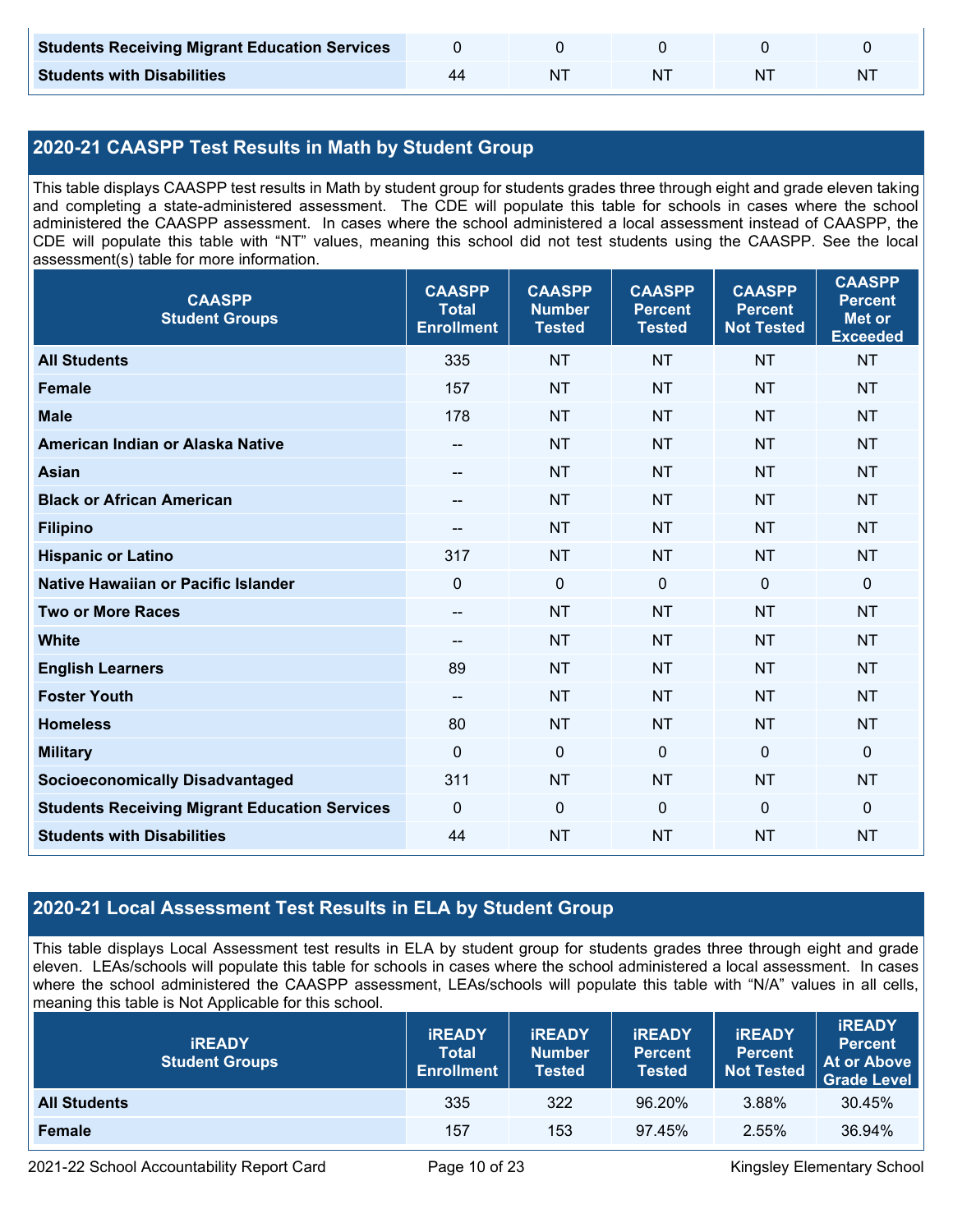| <b>Male</b>                                                                                | 178            | 169         | 94.94%       | 5.06%        | 24.72%    |
|--------------------------------------------------------------------------------------------|----------------|-------------|--------------|--------------|-----------|
| American Indian or Alaska Native                                                           | 3              | 3           | 100.00%      | $0.00\%$     | 0.00%     |
| <b>Asian</b>                                                                               | 1              | 1           | 100.00%      | $0.00\%$     | 0.00%     |
| <b>Black or African American</b>                                                           | $\overline{7}$ | 6           | 85.71%       | 14.29%       | $0.00\%$  |
| <b>Filipino</b>                                                                            | 1              | 1           | 100.00%      | $0.00\%$     | 0.00%     |
| <b>Hispanic or Latino</b>                                                                  | 317            | 306         | 96.53%       | 3.47%        | 29.34%    |
| Native Hawaiian or Pacific Islander                                                        | 0              | 0           | $0.00\%$     | $0.00\%$     |           |
| <b>Two or More Races</b>                                                                   | $\mathbf 0$    | 0           | 0            | 0            |           |
| White                                                                                      | 6              | 5           | 83.33%       | 16.67%       | <b>NA</b> |
| <b>English Learners</b>                                                                    | 89             | 85          | 95.51%       | 4.49%        | $0.00\%$  |
| <b>Foster Youth</b>                                                                        | $\Omega$       | 0           | $0.00\%$     | $0.00\%$     |           |
| <b>Homeless</b>                                                                            | 40             | 38          | 95           | 500.00%      | $0.00\%$  |
| <b>Military</b>                                                                            | $\Omega$       | $\mathbf 0$ | $\mathbf{0}$ | $\mathbf{0}$ | N/A       |
| <b>Socioeconomically Disadvantaged</b>                                                     | 335            | 322         | 96.12%       | 3.88%        | 30.45%    |
| <b>Students Receiving Migrant Education Services</b>                                       | $\Omega$       | 0           | 0            | $\mathbf 0$  | N/A       |
| <b>Students with Disabilities</b>                                                          | 43             | 41          | 95.35%       | 4.65%        | 0.00%     |
| *At or above the grade-level standard in the context of the local assessment administered. |                |             |              |              |           |

## **2020-21 Local Assessment Test Results in Math by Student Group**

This table displays Local Assessment test results in Math by student group for students grades three through eight and grade eleven. LEAs/schools will populate this table for schools in cases where the school administered a local assessment. In cases where the school administered the CAASPP assessment, LEAs/schools will populate this table with "N/A" values in all cells, meaning this table is Not Applicable for this school.

| <b>IREADY</b><br><b>Student Groups</b> | <b>IREADY</b><br><b>Total</b><br><b>Enrollment</b> | <b>IREADY</b><br><b>Number</b><br><b>Tested</b> | <b>IREADY</b><br><b>Percent</b><br><b>Tested</b> | <b>IREADY</b><br><b>Percent</b><br><b>Not Tested</b> | <b>IREADY</b><br><b>Percent</b><br><b>At or Above</b><br><b>Grade Level</b> |
|----------------------------------------|----------------------------------------------------|-------------------------------------------------|--------------------------------------------------|------------------------------------------------------|-----------------------------------------------------------------------------|
| <b>All Students</b>                    | 335                                                | 329                                             | 98.24%                                           | 1.76%                                                | 31.99%                                                                      |
| <b>Female</b>                          | 157                                                | 155                                             | 98.73%                                           | 1.27%                                                | 14.01%                                                                      |
| <b>Male</b>                            | 178                                                | 174                                             | 97.75%                                           | 2.25%                                                | 17.98%                                                                      |
| American Indian or Alaska Native       | $\mathfrak{B}$                                     | 3                                               | 100%                                             | 0.00%                                                |                                                                             |
| Asian                                  | $\mathbf{1}$                                       | $\mathbf{1}$                                    | 100.00%                                          | 0.00%                                                | 0.00%                                                                       |
| <b>Black or African American</b>       | $\overline{7}$                                     | 6                                               | 85.71%                                           | 14.29%                                               | 0.00%                                                                       |
| <b>Filipino</b>                        | 1                                                  | $\mathbf 1$                                     | 100.00%                                          | 0.00%                                                | $0.00\%$                                                                    |
| <b>Hispanic or Latino</b>              | 317                                                | 312                                             | 98.42%                                           | 1.58%                                                | 15.46%                                                                      |
| Native Hawaiian or Pacific Islander    | 0                                                  | $\mathbf 0$                                     | $\mathbf{0}$                                     | na                                                   | 0                                                                           |
| <b>Two or More Races</b>               | 0                                                  | $\mathbf{0}$                                    | $\Omega$                                         | $\mathbf 0$                                          | $\Omega$                                                                    |
| <b>White</b>                           | 6                                                  | 6                                               | 100.00%                                          | 0.00%                                                | $0.00\%$                                                                    |
| <b>English Learners</b>                | 89                                                 | 87                                              | 97.75%                                           | 2.25%                                                | $0.00\%$                                                                    |
| <b>Foster Youth</b>                    | $\mathbf 0$                                        | $\mathbf 0$                                     | $\mathbf 0$                                      | $\mathbf 0$                                          | na                                                                          |
| <b>Homeless</b>                        | 40                                                 | 38                                              | 95.00%                                           | 5.00%                                                | 0.00%                                                                       |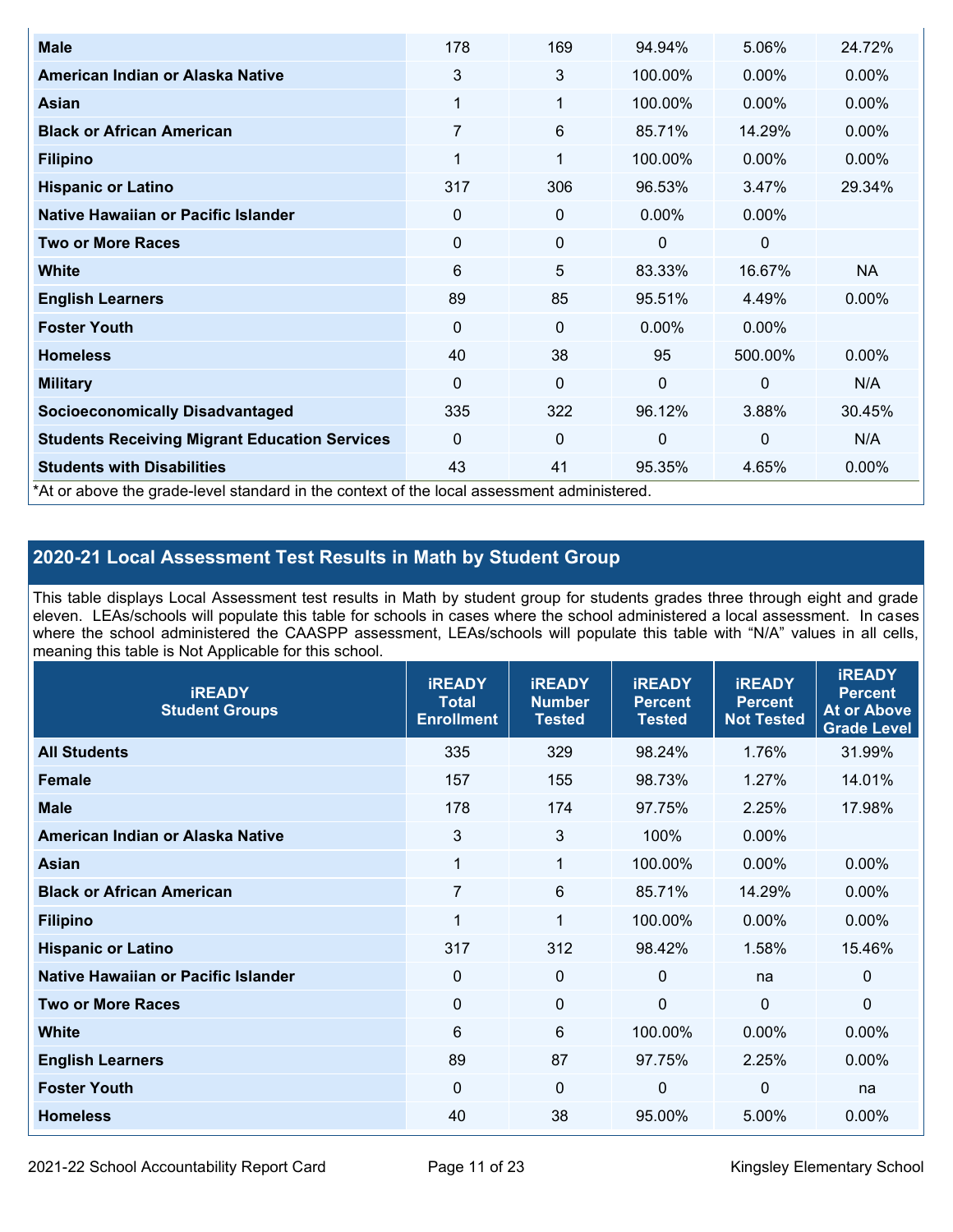| <b>Military</b>                                      |     |     |        |       | na       |
|------------------------------------------------------|-----|-----|--------|-------|----------|
| <b>Socioeconomically Disadvantaged</b>               | 335 | 329 | 98.21% | 1.79% | 16.12%   |
| <b>Students Receiving Migrant Education Services</b> |     |     |        |       | na       |
| <b>Students with Disabilities</b>                    | 43  | 42  | 97.67% | 2.33% | $0.00\%$ |

\*At or above the grade-level standard in the context of the local assessment administered.

## **CAASPP Test Results in Science for All Students**

This table displays the percentage of all students grades five, eight, and High School meeting or exceeding the State Standard.

The 2019-2020 data cells with N/A values indicate that the 2019-2020 data are not available due to the COVID-19 pandemic and resulting summative testing suspension. The Executive Order N-30-20 was issued which waived the assessment, accountability, and reporting requirements for the 2019-2020 school year.

For any 2020-2021 data cells with N/T values indicate that this school did not test students using the CAASPP Science.

| <b>Subject</b>                                  | <b>School</b> | <b>School</b> | <b>District</b> | <b>District</b> | <b>State</b> | <b>State</b> |
|-------------------------------------------------|---------------|---------------|-----------------|-----------------|--------------|--------------|
|                                                 | 2019-20       | 2020-21       | 2019-20         | 2020-21         | 2019-20      | 2020-21      |
| <b>Science</b><br>(grades 5, 8 and high school) | N/A           | ΝT            | N/A             | N1              | N/A          | 28.72        |

## **2020-21 CAASPP Test Results in Science by Student Group**

This table displays CAASPP test results in Science by student group for students grades five, eight, and High School. For any data cells with N/T values indicate that this school did not test students using the CAASPP Science.

| <b>Student Group</b>                                 | <b>Total</b><br><b>Enrollment</b> | <b>Number</b><br><b>Tested</b> | <b>Percent</b><br><b>Tested</b> | <b>Percent</b><br><b>Not Tested</b> | <b>Percent</b><br>Met or<br><b>Exceeded</b> |
|------------------------------------------------------|-----------------------------------|--------------------------------|---------------------------------|-------------------------------------|---------------------------------------------|
| <b>All Students</b>                                  | 83                                | <b>NT</b>                      | <b>NT</b>                       | <b>NT</b>                           | <b>NT</b>                                   |
| <b>Female</b>                                        | 45                                | <b>NT</b>                      | <b>NT</b>                       | <b>NT</b>                           | <b>NT</b>                                   |
| <b>Male</b>                                          | 38                                | <b>NT</b>                      | <b>NT</b>                       | <b>NT</b>                           | <b>NT</b>                                   |
| American Indian or Alaska Native                     | $\qquad \qquad -$                 | <b>NT</b>                      | <b>NT</b>                       | <b>NT</b>                           | <b>NT</b>                                   |
| <b>Asian</b>                                         | $\mathbf{0}$                      | $\mathbf 0$                    | $\mathbf 0$                     | $\mathbf{0}$                        | 0                                           |
| <b>Black or African American</b>                     | $-$                               | <b>NT</b>                      | <b>NT</b>                       | <b>NT</b>                           | <b>NT</b>                                   |
| <b>Filipino</b>                                      | $\overline{\phantom{a}}$          | <b>NT</b>                      | <b>NT</b>                       | <b>NT</b>                           | <b>NT</b>                                   |
| <b>Hispanic or Latino</b>                            | 77                                | <b>NT</b>                      | <b>NT</b>                       | <b>NT</b>                           | <b>NT</b>                                   |
| <b>Native Hawaiian or Pacific Islander</b>           | $\Omega$                          | $\mathbf 0$                    | $\mathbf{0}$                    | $\mathbf{0}$                        | 0                                           |
| <b>Two or More Races</b>                             | $\mathbf 0$                       | $\mathbf 0$                    | $\mathbf 0$                     | $\mathbf 0$                         | 0                                           |
| <b>White</b>                                         | $\qquad \qquad -$                 | <b>NT</b>                      | <b>NT</b>                       | <b>NT</b>                           | <b>NT</b>                                   |
| <b>English Learners</b>                              | 23                                | <b>NT</b>                      | <b>NT</b>                       | <b>NT</b>                           | <b>NT</b>                                   |
| <b>Foster Youth</b>                                  | $\mathbf{0}$                      | $\boldsymbol{0}$               | $\mathbf 0$                     | $\mathbf{0}$                        | 0                                           |
| <b>Homeless</b>                                      | 24                                | <b>NT</b>                      | <b>NT</b>                       | <b>NT</b>                           | <b>NT</b>                                   |
| <b>Military</b>                                      | $\Omega$                          | $\mathbf 0$                    | $\mathbf{0}$                    | $\mathbf{0}$                        | 0                                           |
| <b>Socioeconomically Disadvantaged</b>               | 80                                | <b>NT</b>                      | <b>NT</b>                       | <b>NT</b>                           | <b>NT</b>                                   |
| <b>Students Receiving Migrant Education Services</b> | $\mathbf{0}$                      | $\mathbf 0$                    | $\mathbf 0$                     | $\mathbf{0}$                        | 0                                           |
| <b>Students with Disabilities</b>                    | 12                                | <b>NT</b>                      | <b>NT</b>                       | <b>NT</b>                           | <b>NT</b>                                   |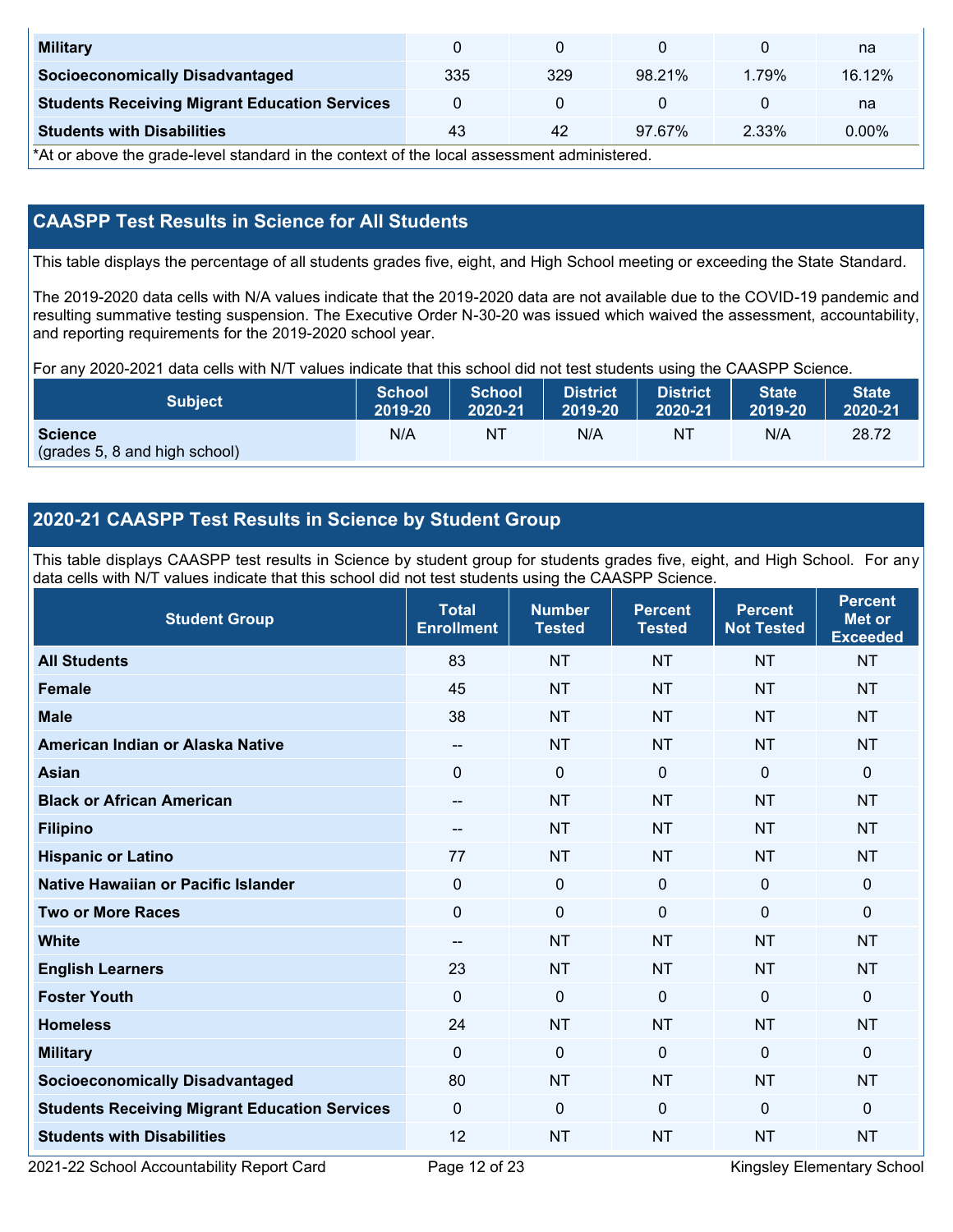## **B. Pupil Outcomes State Priority: Other Pupil Outcomes**

The SARC provides the following information relevant to the State priority: Other Pupil Outcomes (Priority 8): Pupil outcomes in the subject area of physical education.

## **2020-21 California Physical Fitness Test Results**

Due to the COVID-19 crisis, the Physical Fitness Test was suspended during the 2020-2021 school year and therefore no data are reported and each cell in this table is populated with "N/A."

| <b>Grade Level</b> |     | Four of Six Fitness Standards   Five of Six Fitness Standards | <b>Percentage of Students Meeting   Percentage of Students Meeting   Percentage of Students Meeting  </b><br>Six of Six Fitness Standards |
|--------------------|-----|---------------------------------------------------------------|-------------------------------------------------------------------------------------------------------------------------------------------|
| Grade 5            | N/A | N/A                                                           | N/A                                                                                                                                       |
| Grade 7            | N/A | N/A                                                           | N/A                                                                                                                                       |
| Grade 9            | N/A | N/A                                                           | N/A                                                                                                                                       |

## **C. Engagement State Priority: Parental Involvement**

The SARC provides the following information relevant to the State priority: Parental Involvement (Priority 3): Efforts the school district makes to seek parent input in making decisions regarding the school district and at each school site.

## **2021-22 Opportunities for Parental Involvement**

Kingsley School has a properly constituted and fully functioning School Site Council and Site English Learner Parent Advisory Committee. The SSC meets at minimum four times per year & the SELPAC group meets three times throughout the year, with the SSC focusing on overseeing the Site Plan for Student Achievement and the budget, while the SELPAC group focuses on ensuring Kingsley provides the best education possible for our English-Learner students. All parents are invited to the regularly held "Coffee With The Principal" meetings where parents hear presentations on a wide variety of topics including healthy meals as presented by OMSD's Food and Nutrition department, Mental Health care as presented by the OMSD Family and Collaborative Services, supporting children at home with homework in Language Arts and Mathematics, how to prepare for Parent/Teacher Conferences, Internet safety for children, and upcoming courses at our OMSD's Parent Engagement Center. In this venue, parents also have the opportunity to chat with Kingsley's administrators in a more casual setting. These meetings provide parents with opportunities to ask questions on a variety of topics. At Kingsley School, Spanish Language translators are requested to ensure that both English and Spanish-speaking parents understand the content of the discussions and be an interactive part of the discussion with teachers and other staff.

Kingsley also has a Parent Boosters Club (PTO) which all parents are welcome to join. PTO organizes fundraising opportunities and works with the administration to prioritize funding goals for the school year. All school-wide communications (Newsletters, Flyers, Agendas, Connect-Ed telephone calls, etc.) are provided in both English & Spanish. Kingsley conducted a school-wide parent Needs Assessment to determine which topics are a priority for parent groups, and has hosted classes presented by the Parent Center at Linda Vista in both English and Spanish throughout the year. Babysitting is provided at all meetings and classes. Families are encouraged to attend the annual Back-to-School Night and Open House events, enriching music performances, parent workshops for GATE and Special Education families, as well as attend the twice-annual Parent-Teacher Conferences; all held here at the Kingsley Conservatory of Music.

Parents may contact the Principal, Assistant Principal, or Outreach Consultant for information on any Outreach Services at (909) 984-3634.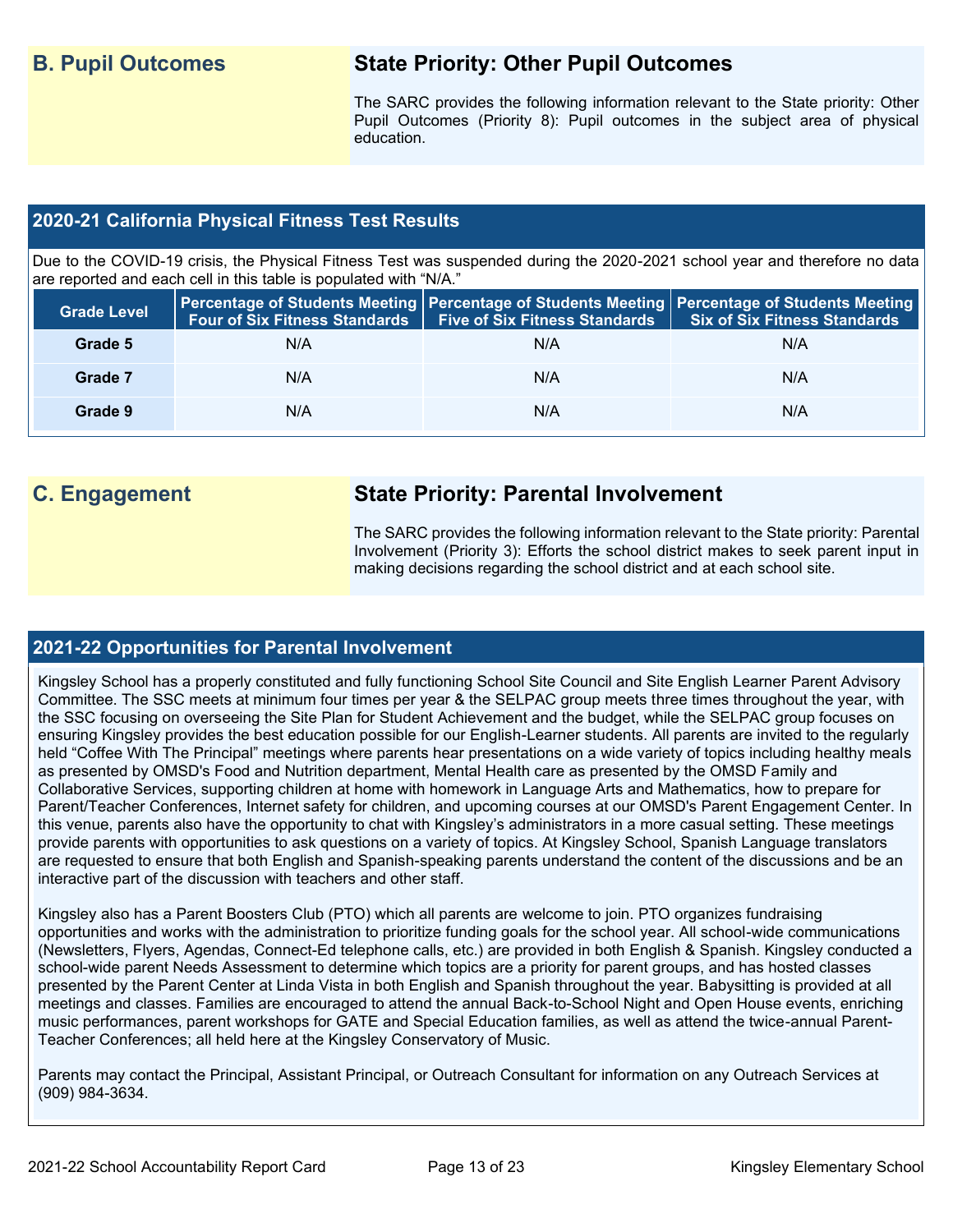## **2020-21 Chronic Absenteeism by Student Group**

| <b>Student Group</b>                                 | <b>Cumulative</b><br><b>Enrollment</b> | <b>Chronic</b><br><b>Absenteeism</b><br><b>Eligible Enrollment</b> | <b>Chronic</b><br><b>Absenteeism</b><br><b>Count</b> | <b>Chronic</b><br><b>Absenteeism</b><br><b>Rate</b> |
|------------------------------------------------------|----------------------------------------|--------------------------------------------------------------------|------------------------------------------------------|-----------------------------------------------------|
| <b>All Students</b>                                  | 598                                    | 592                                                                | 45                                                   | 7.6                                                 |
| <b>Female</b>                                        | 283                                    | 282                                                                | 24                                                   | 8.5                                                 |
| <b>Male</b>                                          | 315                                    | 310                                                                | 21                                                   | 6.8                                                 |
| American Indian or Alaska Native                     | 5                                      | 5                                                                  | $\mathbf{0}$                                         | 0.0                                                 |
| <b>Asian</b>                                         | 5                                      | 5                                                                  | $\mathbf 0$                                          | 0.0                                                 |
| <b>Black or African American</b>                     | 12                                     | 11                                                                 | $\overline{2}$                                       | 18.2                                                |
| <b>Filipino</b>                                      | $\mathbf{1}$                           | $\mathbf{1}$                                                       | $\mathbf{0}$                                         | 0.0                                                 |
| <b>Hispanic or Latino</b>                            | 561                                    | 556                                                                | 42                                                   | 7.6                                                 |
| Native Hawaiian or Pacific Islander                  | 0                                      | $\mathbf 0$                                                        | $\mathbf 0$                                          | 0.0                                                 |
| <b>Two or More Races</b>                             | 5                                      | 5                                                                  | $\mathbf{0}$                                         | 0.0                                                 |
| <b>White</b>                                         | 9                                      | 9                                                                  | 1                                                    | 11.1                                                |
| <b>English Learners</b>                              | 210                                    | 206                                                                | 17                                                   | 8.3                                                 |
| <b>Foster Youth</b>                                  | $\overline{2}$                         | $\overline{2}$                                                     | $\Omega$                                             | 0.0                                                 |
| <b>Homeless</b>                                      | 71                                     | 69                                                                 | $\overline{7}$                                       | 10.1                                                |
| <b>Socioeconomically Disadvantaged</b>               | 558                                    | 554                                                                | 44                                                   | 7.9                                                 |
| <b>Students Receiving Migrant Education Services</b> | $\mathbf{0}$                           | $\Omega$                                                           | $\mathbf{0}$                                         | 0.0                                                 |
| <b>Students with Disabilities</b>                    | 57                                     | 56                                                                 | 7                                                    | 12.5                                                |

## **C. Engagement State Priority: School Climate**

The SARC provides the following information relevant to the State priority: School Climate (Priority 6):

- Pupil suspension rates;
- Pupil expulsion rates; and
- Other local measures on the sense of safety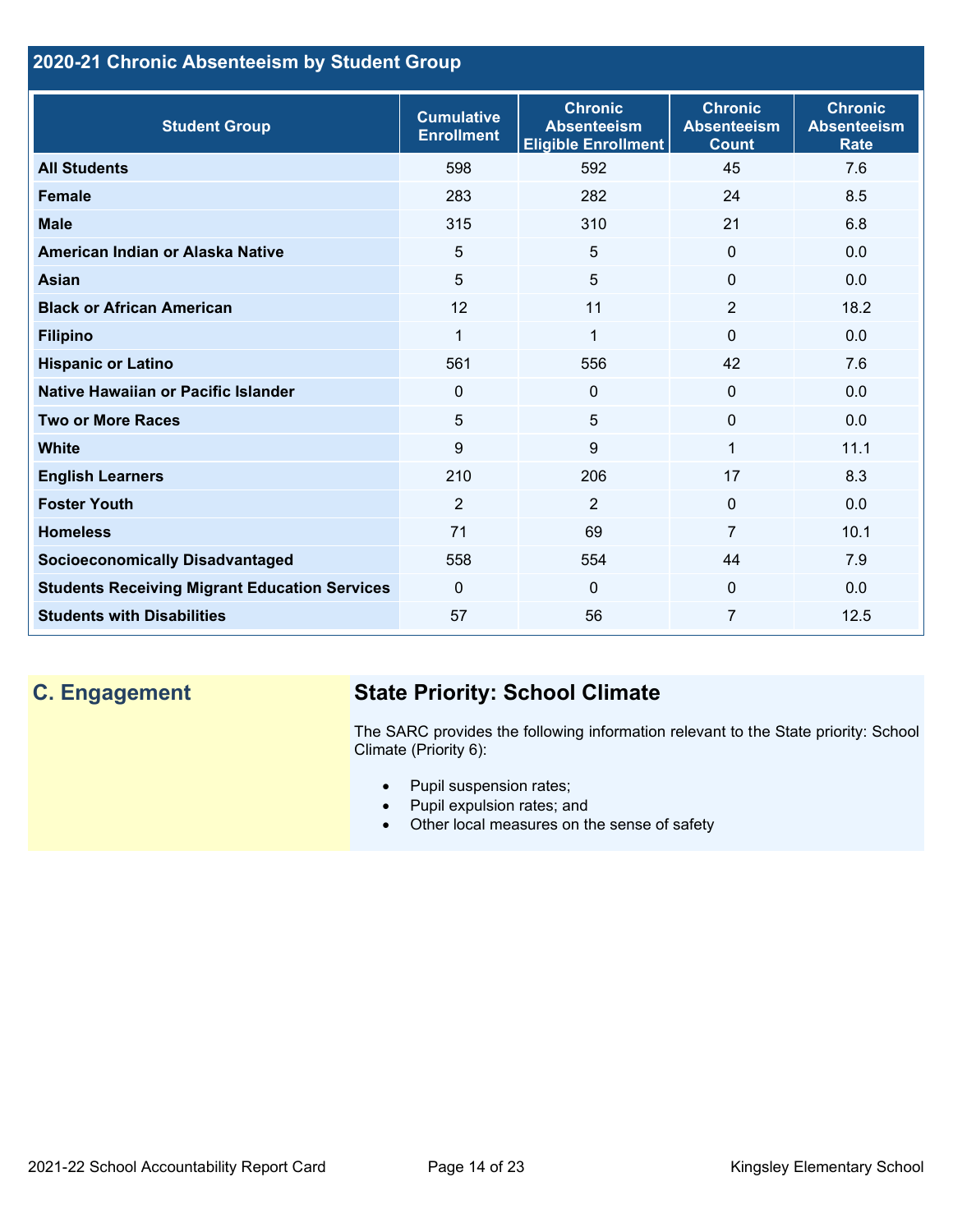## **Suspensions and Expulsions**

This table displays suspensions and expulsions data collected between July through June, each full school year respectively. Data collected during the 2020-21 school year may not be comparable to earlier years of this collection due to differences in learning mode instruction in response to the COVID-19 pandemic.

| <b>Subject</b>     | <b>School</b><br>2018-19 | <b>School</b><br>2020-21 | <b>District</b><br>2018-19 | <b>District</b><br>2020-21 | <b>State</b><br>2018-19 | <b>State</b><br>2020-21 |
|--------------------|--------------------------|--------------------------|----------------------------|----------------------------|-------------------------|-------------------------|
| <b>Suspensions</b> | 2.33                     | 0.00                     | 2.98                       | 0.03                       | 3.47                    | 0.20                    |
| <b>Expulsions</b>  | 0.00                     | 0.00                     | 0.00                       | 0.00                       | 0.08                    | 0.00                    |

This table displays suspensions and expulsions data collected between July through February, partial school year due to the COVID-19 pandemic. The 2019-2020 suspensions and expulsions rate data are not comparable to other year data because the 2019-2020 school year is a partial school year due to the COVID-19 crisis. As such, it would be inappropriate to make any comparisons in rates of suspensions and expulsions in the 2019-2020 school year compared to other school years.

| <b>Subject</b>     | <b>School</b><br>2019-20 | <b>District</b><br>2019-20 | <b>State</b><br>2019-20 |
|--------------------|--------------------------|----------------------------|-------------------------|
| <b>Suspensions</b> | 0.77                     | 1.64                       | 2.45                    |
| <b>Expulsions</b>  | 0.00                     | 0.00                       | 0.05                    |

## **2020-21 Suspensions and Expulsions by Student Group**

| <b>Student Group</b>                                 | <b>Suspensions Rate</b> | <b>Expulsions Rate</b> |
|------------------------------------------------------|-------------------------|------------------------|
| <b>All Students</b>                                  | 0.00                    | 0.00                   |
| <b>Female</b>                                        | 0.00                    | 0.00                   |
| <b>Male</b>                                          | 0.00                    | 0.00                   |
| American Indian or Alaska Native                     | 0.00                    | 0.00                   |
| <b>Asian</b>                                         | 0.00                    | 0.00                   |
| <b>Black or African American</b>                     | 0.00                    | 0.00                   |
| <b>Filipino</b>                                      | 0.00                    | 0.00                   |
| <b>Hispanic or Latino</b>                            | 0.00                    | 0.00                   |
| Native Hawaiian or Pacific Islander                  | 0.00                    | 0.00                   |
| <b>Two or More Races</b>                             | 0.00                    | 0.00                   |
| <b>White</b>                                         | 0.00                    | 0.00                   |
| <b>English Learners</b>                              | 0.00                    | 0.00                   |
| <b>Foster Youth</b>                                  | 0.00                    | 0.00                   |
| <b>Homeless</b>                                      | 0.00                    | 0.00                   |
| <b>Socioeconomically Disadvantaged</b>               | 0.00                    | 0.00                   |
| <b>Students Receiving Migrant Education Services</b> | 0.00                    | 0.00                   |
| <b>Students with Disabilities</b>                    | 0.00                    | 0.00                   |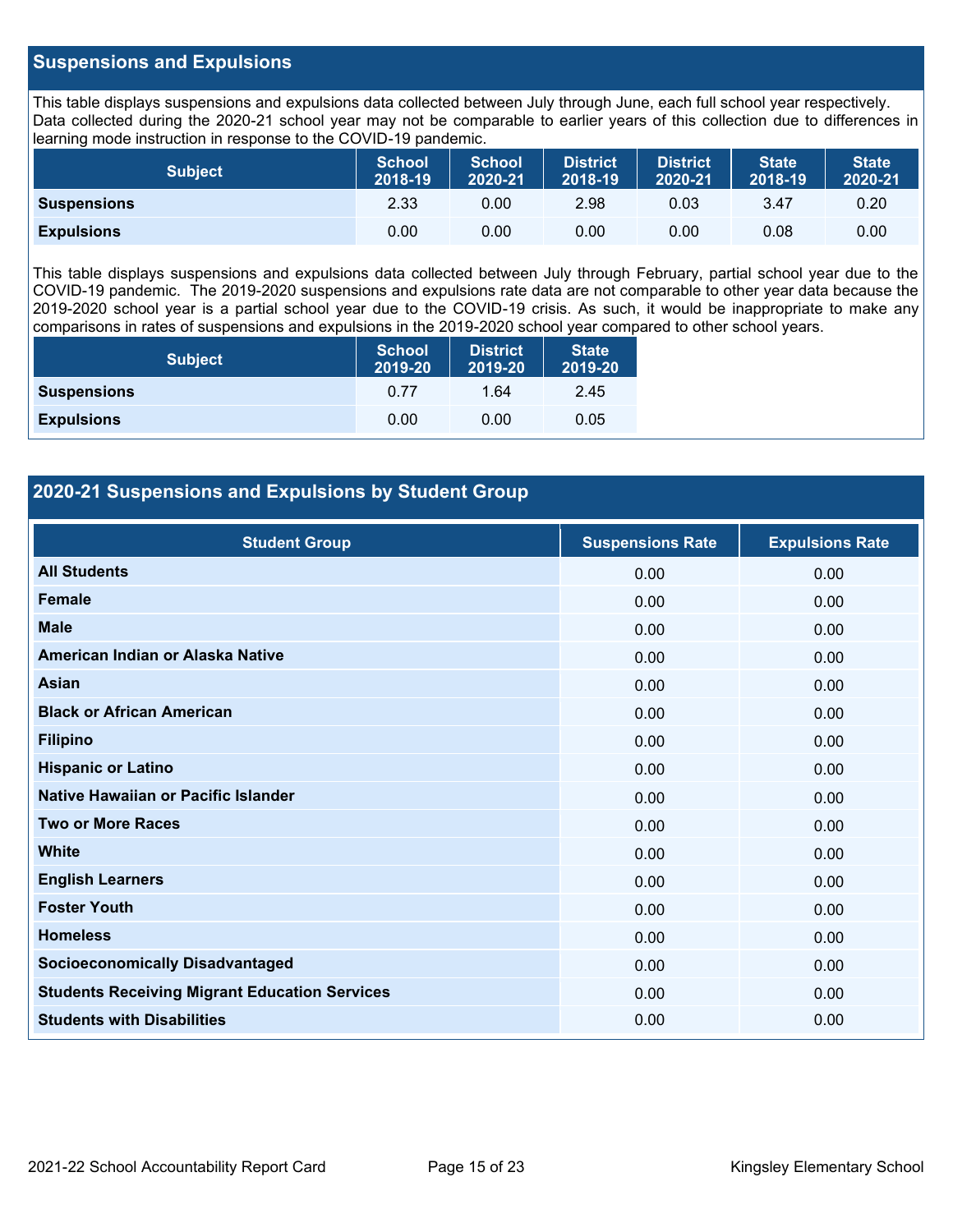## **2021-22 School Safety Plan**

Kingsley Elementary School's Emergency Response team and plan align with the District-wide emergency response plan. The Kingsley emergency response plan was last reviewed and updated with the staff in August 2021. Kingsley's School Safety Plan and Emergency Handbook have always been an integral part of the school. The plan includes emergency bell signals, fire drills, earthquake procedures, lock-down procedures, bomb threats, and examples for coping with any crisis that may arise. In October 2021 Kingsley practiced an earthquake drill as part of The Great Shake-Out and a VIPER/Intruder/Lockdown drill in September 2021. Kingsley's most recent changed to the Safety Plan include strategies and goals to make Kingsley's walking areas, bus zones, drop-off and pick-up areas safer and more fluid to pedestrian and vehicle traffic.

Major goals of Kingsley's Safety Plan are:

1. All students and staff members are provided a safe learning and teaching environment.

2. All students are safe and secure while at school, when traveling to and from school, and when traveling to and from schoolrelated activities.

3. District and community safety programs and safety protocols are made available to students and parents.

4. Kingsley School provides an educational environment where students, staff, and community members will effectively communicate in a manner that is respectful to all cultural, ethnic, and religious backgrounds.

Kingsley School has a plan in place to ensure the safety and security of all stakeholders during an emergency situation. Kingsley joined the first cohort in 2013-2014 and became a PBIS (Positive Behavior Interventions and Support) school focusing on providing students and families with clear behavior expectations which are frequently acknowledged by all staff members. We have since then earned the PBIS Silver Recognition 2018 and PBIS Gold Recognition 2017 and 2019 and 2020 due to Kingsley's focus on being "Respectful, Responsible and Compassionate" which is clearly communicated to students at the beginning of each school year with a kick-off assembly and explicit teaching of expectations by all staff members and reviewed during a refresher presentation after winter break. Kingsley staff maintain a 5:1 ratio of five positives per one correction through verbal praise and provision of tickets from which student names are regularly drawn by classroom teachers. Students also have the opportunity to shop Kingsley's PBIS store with their earned Lion tickets during lunch recess for small prizes, books, and special experiences. During the 2020 school year, Kingsley was proudly awarded as a California Positive Behavioral Interventions and Supports (PBIS) Coalition- Community Cares Award. Kingsley was 1 of 164 schools from the West End and East Valley regions of San Bernardino County to be recognized with this honor. The award recognizes recipients for hard work and dedication to promote positive and safe school culture during the COVID-19 pandemic school closures.

## **D. Other SARC Information Information Required in the SARC**

The information in this section is required to be in the SARC but is not included in the state priorities for LCFF.

### **2018-19 Elementary Average Class Size and Class Size Distribution**

This table displays the 2018-19 average class size and class size distribution. The columns titled "Number of Classes" indicates how many classes fall into each size category (a range of total students per class). The "Other" category is for multigrade level classes.

| <b>Grade Level</b> | <b>Average</b><br><b>Class Size</b> | 1-20 Students | Number of Classes with   Number of Classes with   Number of Classes with<br>21-32 Students | 33+ Students |
|--------------------|-------------------------------------|---------------|--------------------------------------------------------------------------------------------|--------------|
| Κ                  | 19                                  |               | 5                                                                                          |              |
|                    | 19                                  |               |                                                                                            |              |
|                    | 25                                  |               |                                                                                            |              |
|                    | 17                                  |               |                                                                                            |              |
|                    | 28                                  |               |                                                                                            |              |
|                    | 31                                  |               | 3                                                                                          |              |
|                    | 20                                  |               |                                                                                            |              |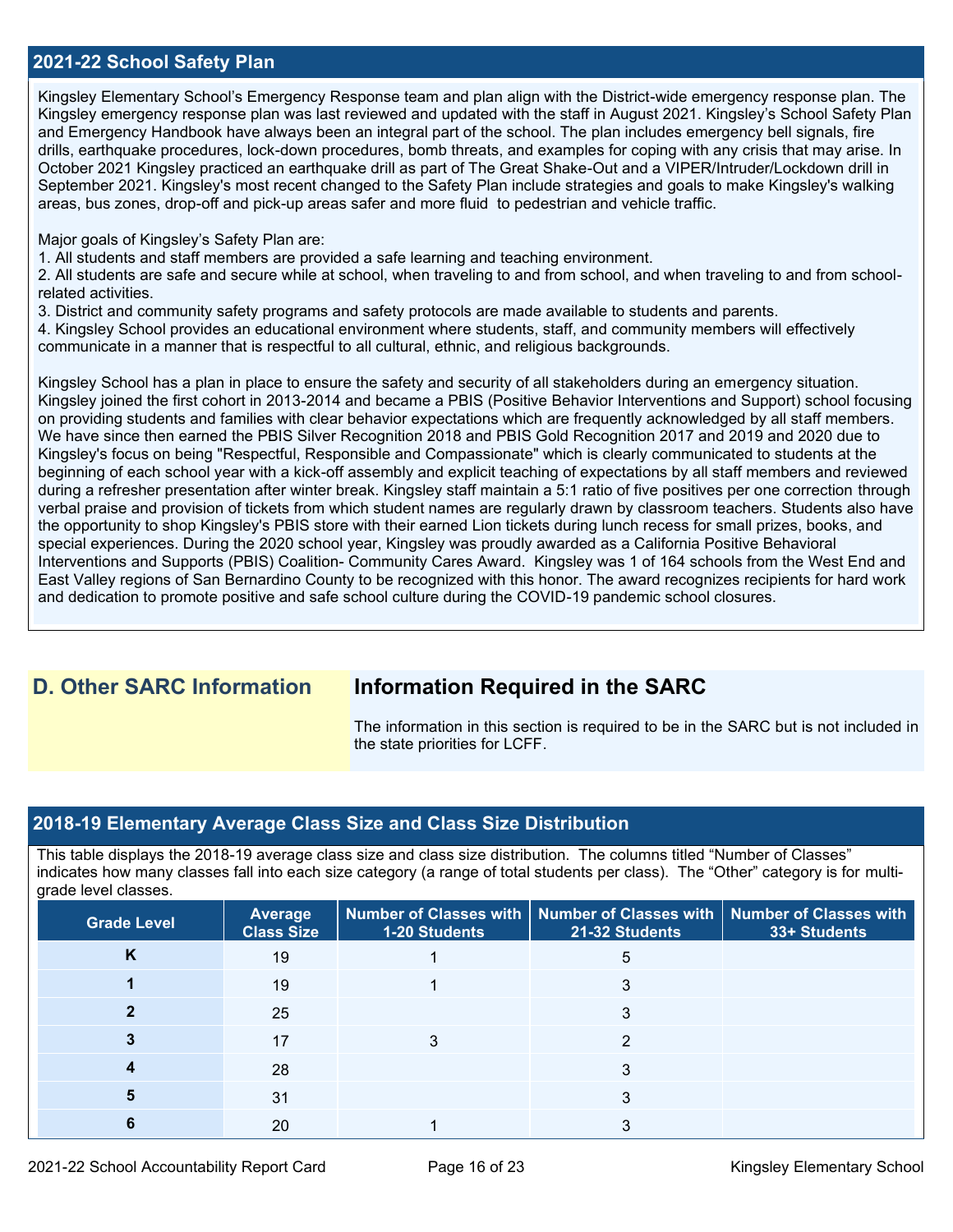### **2019-20 Elementary Average Class Size and Class Size Distribution**

This table displays the 2019-20 average class size and class size distribution. The columns titled "Number of Classes" indicates how many classes fall into each size category (a range of total students per class). The "Other" category is for multi-grade level classes.

| <b>Grade Level</b> | <b>Average</b><br><b>Class Size</b> | 1-20 Students | Number of Classes with   Number of Classes with<br><b>Number of Classes with</b><br>21-32 Students |  |
|--------------------|-------------------------------------|---------------|----------------------------------------------------------------------------------------------------|--|
| K                  | 24                                  |               | 4                                                                                                  |  |
|                    | 21                                  | っ             | 2                                                                                                  |  |
|                    | 26                                  |               | 3                                                                                                  |  |
|                    | 24                                  |               | 3                                                                                                  |  |
| 4                  | 27                                  |               | 3                                                                                                  |  |
| 5                  | 29                                  |               | 3                                                                                                  |  |
| 6                  | 32                                  |               | 3                                                                                                  |  |
| <b>Other</b>       | 6                                   | っ             |                                                                                                    |  |

## **2020-21 Elementary Average Class Size and Class Size Distribution**

This table displays the 2020-21 average class size and class size distribution. The columns titled "Number of Classes" indicates how many classes fall into each size category (a range of total students per class). The "Other" category is for multi-grade level classes.

| <b>Grade Level</b> | Average<br><b>Class Size</b> | 1-20 Students | Number of Classes with   Number of Classes with   Number of Classes with<br>21-32 Students | 33+ Students |
|--------------------|------------------------------|---------------|--------------------------------------------------------------------------------------------|--------------|
| K                  | 25                           |               | 4                                                                                          |              |
|                    | 25                           |               | 3                                                                                          |              |
| 2                  | 24                           |               | 3                                                                                          |              |
|                    | 34                           |               | 2                                                                                          |              |
|                    | 31                           |               | っ                                                                                          |              |
| 5                  | 30                           |               | 2                                                                                          |              |
| 6                  | 31                           |               | 3                                                                                          |              |
| <b>Other</b>       | 14                           | っ             |                                                                                            |              |

### **2020-21 Ratio of Pupils to Academic Counselor**

This table displays the ratio of pupils to Academic Counselor. One full time equivalent (FTE) equals one staff member working full time; one FTE could also represent two staff members who each work 50 percent of full time.

| <b>Title</b>                        | <b>Ratio</b> |
|-------------------------------------|--------------|
| <b>Pupils to Academic Counselor</b> |              |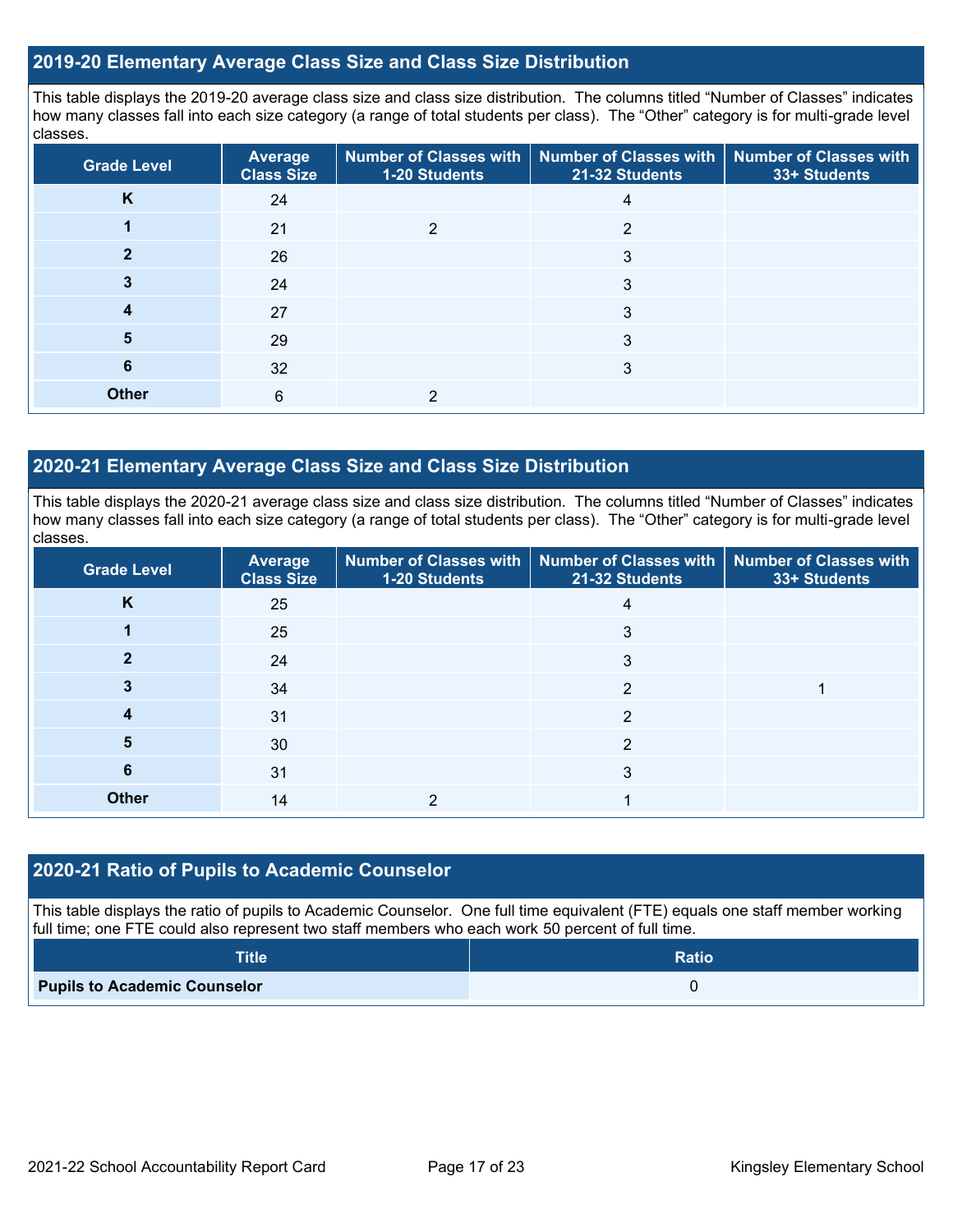## **2020-21 Student Support Services Staff**

This table displays the number of FTE support staff assigned to this school. One full time equivalent (FTE) equals one staff member working full time; one FTE could also represent two staff members who each work 50 percent of full time.

| <b>Title</b>                                                         | <b>Number of FTE Assigned to School</b> |
|----------------------------------------------------------------------|-----------------------------------------|
| <b>Counselor (Academic, Social/Behavioral or Career Development)</b> | $\mathbf{0}$                            |
| Library Media Teacher (Librarian)                                    | $\mathbf{0}$                            |
| Library Media Services Staff (Paraprofessional)                      | 0                                       |
| <b>Psychologist</b>                                                  | $\mathbf{0}$                            |
| <b>Social Worker</b>                                                 | $\mathbf{0}$                            |
| <b>Speech/Language/Hearing Specialist</b>                            | $\mathbf{0}$                            |
| <b>Resource Specialist (non-teaching)</b>                            | $\mathbf{0}$                            |
| <b>Other</b>                                                         | 3.5                                     |

## **2019-20 Expenditures Per Pupil and School Site Teacher Salaries**

This table displays the 2019-20 expenditures per pupil and average teach salary for this school. Cells with N/A values do not require data.

| <b>Level</b>                                         | <b>Total</b><br><b>Expenditures</b><br><b>Per Pupil</b> | <b>Expenditures</b><br><b>Per Pupil</b><br>(Restricted) | <b>Expenditures</b><br><b>Per Pupil</b><br>(Unrestricted) | Average<br><b>Teacher</b><br><b>Salary</b> |
|------------------------------------------------------|---------------------------------------------------------|---------------------------------------------------------|-----------------------------------------------------------|--------------------------------------------|
| <b>School Site</b>                                   | 8049.43                                                 | 1081.68                                                 | 6967.75                                                   | 114706.78                                  |
| <b>District</b>                                      | N/A                                                     | N/A                                                     | \$1497.90                                                 | \$92,686                                   |
| <b>Percent Difference - School Site and District</b> | N/A                                                     | N/A                                                     | 129.2                                                     | 21.2                                       |
| <b>State</b>                                         |                                                         |                                                         | \$8,444                                                   | \$85,863                                   |
| <b>Percent Difference - School Site and State</b>    | N/A                                                     | N/A                                                     | $-19.2$                                                   | 28.8                                       |

## **2020-21 Types of Services Funded**

All students at Kingsley Elementary School receive a standards based education at the appropriate grade level. Students receive small group, differentiated instruction during Universal Access time in all grade levels as well. Students also receive 30 minutes of designated English Language Development instruction each day in which they are grouped, assessed and regrouped appropriately in order to meet each student's needs. In addition, students who are two or more years below grade level participate in our Language Arts Intervention time, where students use a variety of programs such as Scholastic Read 180/System 44, iReady for Language Arts and Mathematics, iLit, Enhanced Core Reading Instruction (ECRI) strategies, as well as differentiated mathematics instruction. Intervention opportunities are offered in various and focused small group setting throughout the instructional day based on students' academic need and instructional need.

Various Music education opportunities have been offered before and after school to meet the needs of these students, including enrichment opportunities to develop students' Musical Talents. Instructional decisions are based on data derived from Benchmark, Interim Assessments, Formative Assessments and grade level common assessment test results along with Unit Assessments. Writing training and materials were purchased using categorical funds, along with staff development training for Depth of Knowledge and Kagan Cooperative Learning.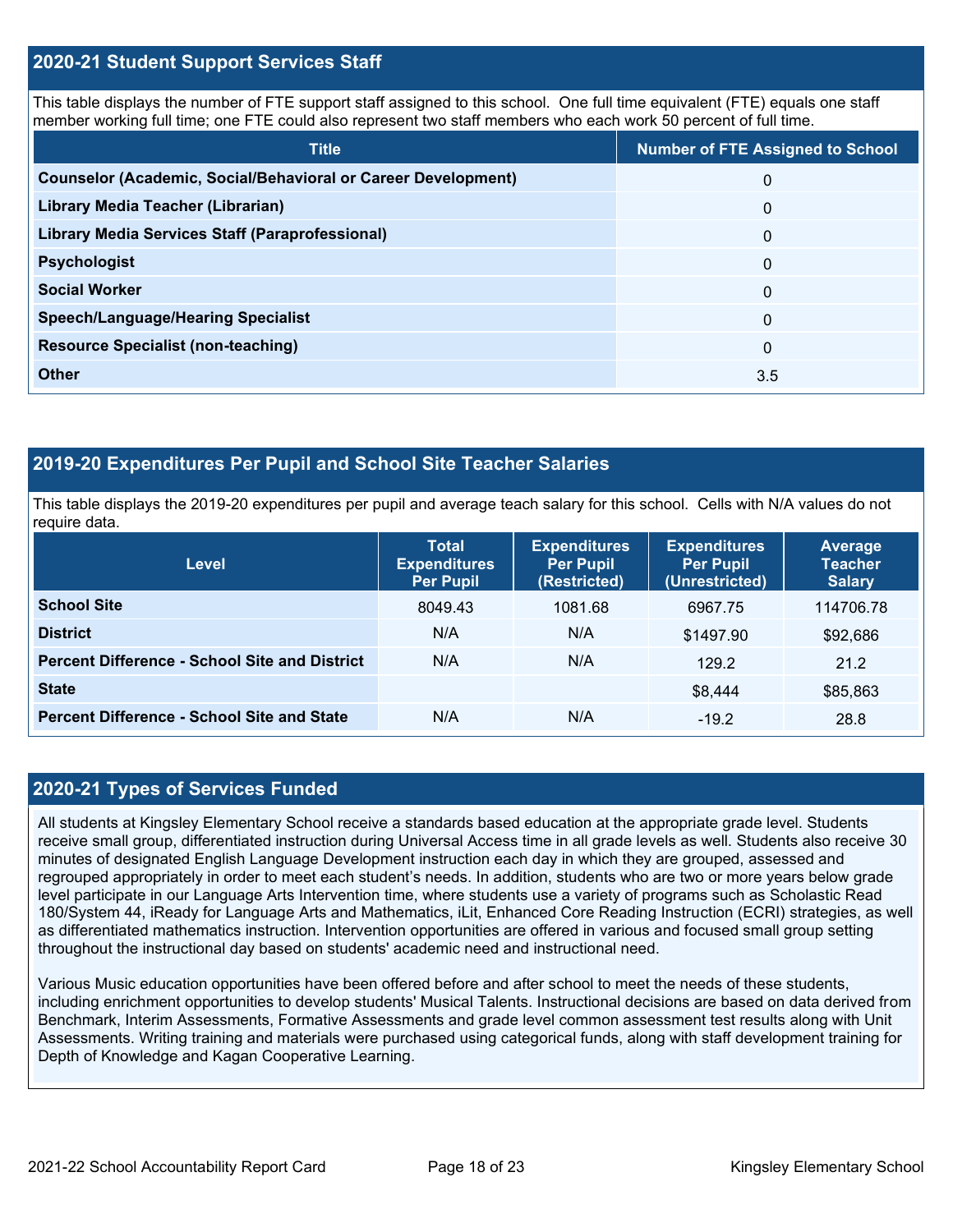## **2020-21 Types of Services Funded**

The school year is launched with deliberate decisions taken from an intensive review of academic data from the California Assessment of Student Performance and Progress (CAASPP) and other Summative and Formative Assessments such as the iReady Diagnostic Assessments. In addition, categorical funds support a Student Mentor and an Instructional Aide to coordinate all assessments and interventions for all student subgroups and to further support classroom teachers in the development and delivery of best practices for all students. Additionally, they assist and train teachers in data analysis and delivery of effective instructional strategies. Administration and Support Staff work collaboratively to deliver rich and meaningful professional development to all of Kingsley's teaching staff.

Kingsley school proudly supports Teacher-On-Assignment positions who offer imperative assistance in academics, attendance, and socio-emotional learning to all grade levels including our Special Education-Behavior Intervention classes.

## **2019-20 Teacher and Administrative Salaries**

This table displays the 2019-20 Teacher and Administrative salaries. For detailed information on salaries, see the CDE Certification Salaries & Benefits web page at [http://www.cde.ca.gov/ds/fd/cs/.](http://www.cde.ca.gov/ds/fd/cs/)

| Category                                             | <b>District</b><br><b>Amount</b> | <b>State Average</b><br>for Districts<br>in Same Category |
|------------------------------------------------------|----------------------------------|-----------------------------------------------------------|
| <b>Beginning Teacher Salary</b>                      | \$48,998                         | \$52,060                                                  |
| <b>Mid-Range Teacher Salary</b>                      | \$87,146                         | \$84,043                                                  |
| <b>Highest Teacher Salary</b>                        | \$105,113                        | \$107,043                                                 |
| <b>Average Principal Salary (Elementary)</b>         | \$138,892                        | \$133,582                                                 |
| <b>Average Principal Salary (Middle)</b>             | \$141,565                        | \$138,803                                                 |
| <b>Average Principal Salary (High)</b>               | \$0                              | \$133,845                                                 |
| <b>Superintendent Salary</b>                         | \$319,095                        | \$240,628                                                 |
| <b>Percent of Budget for Teacher Salaries</b>        | 37%                              | 35%                                                       |
| <b>Percent of Budget for Administrative Salaries</b> | 6%                               | 5%                                                        |

## **Professional Development**

The Ontario-Montclair School District offers research-based, on-going professional development for certificated, classified, and management employees aligned with the district's Five Year Action Plan goals. Professional development is designed to help employees enhance their knowledge and develop needed skills to provide quality services in order to maximize student learning and achievement. Professional development courses and programs are developed and coordinated through district departments as well as at each school site. The focus of all professional development is based on an analysis of student assessment data, combined with the instructional and management priorities outlined in the goals and objectives of our school improvement plans.

Professional development at the site and district levels address the core curriculum, instructional strategies, standards-based instruction, classroom management, and Common Core Standards. In addition, district level professional development includes workshop sessions and classroom support for beginning teachers (Induction), support for veteran teachers through the Peer Assistance and Review program (PAR), technology training and classroom support, leadership development for administrators, compliance related workshops and a variety of job-specific and mandated training's for classified employees.

OMSD has several sustained initiatives, which Kingsley Elementary has embraced, including Thinking Maps, Professional Learning Communities(PLC), Write From The Beginning, English Learner Support, Kagan Cooperative and Engagement Strategies, and Data-Driven Instruction. Teacher-On-Assignment/Coaches are trained by the district to provide ongoing support at each site to ensure and support high-quality implementation in each classroom. At Kingsley School ongoing, rigorous staff development is an integral part of our school community and is intended to meet the goals and execute the strategies found in our School Plan for School Achievement (SPSA).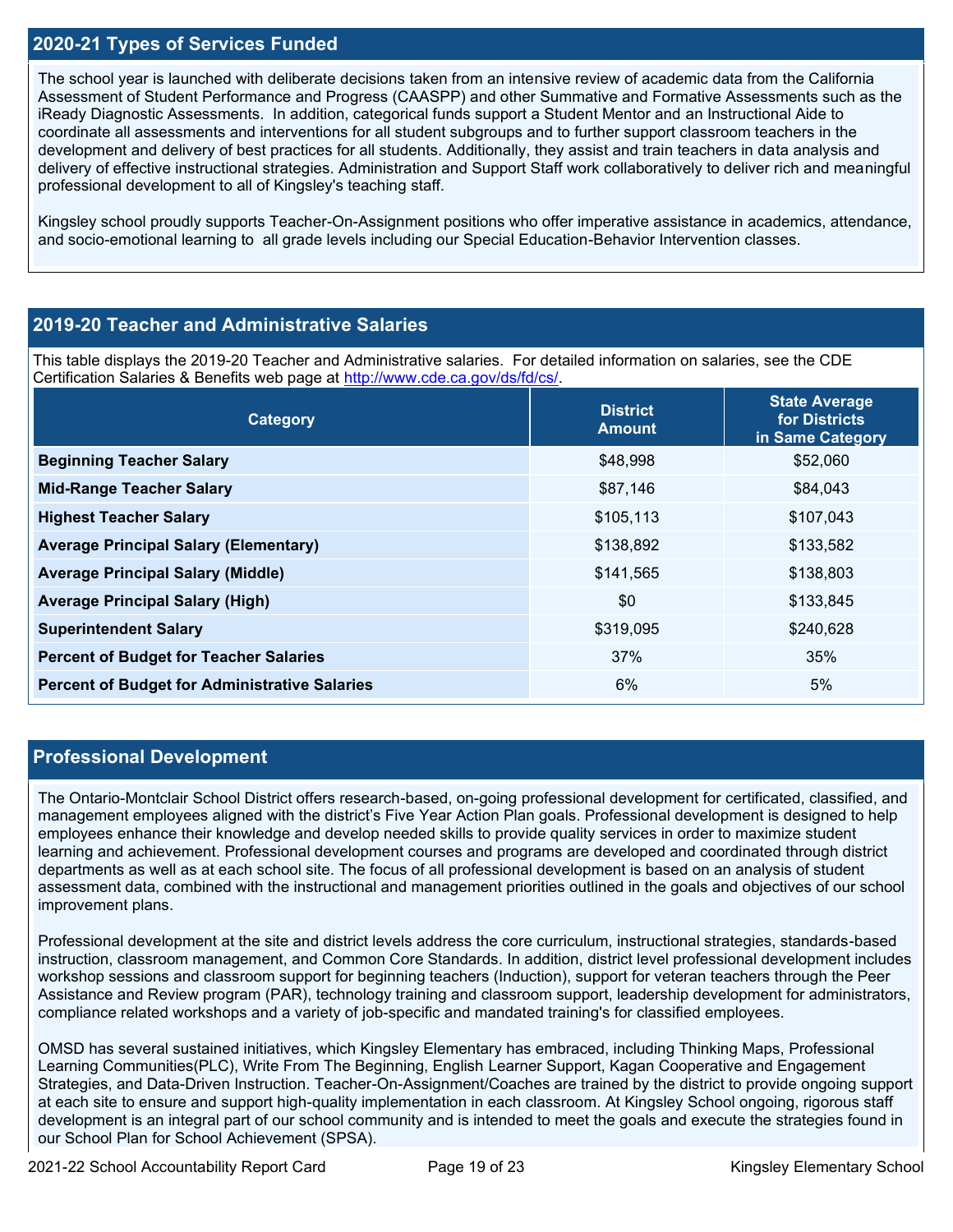With the arrival of Common Core and revised California ELD standards, the staff has received training in the monologic/dialogic talk, Webb's Depth of Knowledge, Designated and Integrated ELD, Close Reading, and Eureka Math. During the 2016-2017 school year our Coach, Principal, and teacher leader attended a conference titled "The Art of Coaching," and the two site administrators completed a comprehensive math training for administrators through CSUSB.

Beginning in the 2015-2016 school year and continuing into 2016-2017, Kingsley has participated in a district-wide practice of Instructional Rounds. Kingsley's leadership team was trained in and completed internal classroom visits during the 15-16 school year to provide data collection to the staff in connection with a school focus on student engagement reaching Depth of Knowledge. Kingsley's Leadership team used the collected data to inform Professional Development. Rounds were also completed later in the 15-16 and 16-17 school years by visiting teachers and administrators from other sites. Kingsley school utilizes our Teacher On Assignment, as well as outside consultants, to continue and develop the implementation of our staff development program.

The following two questions guide our decision making in the planning and implementation of staff development: How are staff development needs determined? How is staff development delivered?

Our staff development needs are determined by student learning outcomes. Based on student assessment data, we have designed 2021-2022 opportunities for staff members to look critically at instructional strategies that have been proven to increase student achievement. Once these high yield strategies are identified, staff members are given time and training to implement these instructional practices into their everyday teaching and lesson design.

There is weekly time set aside for collaborative, vertical and horizontal, teams. Teachers articulate best practices within and across grade levels and plan for the implementation of these high yield strategies during this time. Kingsley staff participates in weekly data meeting sessions, and lesson study sessions to enhance their craft in planning and implementing the high yield instructional strategies which teacher's have attained through attending professional development opportunities such as Eureka Math Prep and Customization, Eureka Module Study, Focus on Fluency, Balanced Literacy, Developing the Wonders Adoption. Teachers are supported during implementation through the PLC process in which they meet weekly to discuss student performance data. Grade levels are given addition release time for grade level planning. Funding is available to offer additional support for supplemental materials needed.

Kingsley's 2017-2018 6th grade team were pioneers in piloting possible adoptions of the new History-Social Science materials. After providing feedback, the 6th grade team was fully trained in the newly adopted and approved program. During STPT, Structured Teacher Planning Time, the purpose to review data from a specific content area. With the data we use the 4R's process where we Research, Recall, Reflect, and Respond. During the Research portion of our data analysis, we use the data sources available, report the facts. Additionally, we look for trends or areas for concern, look for areas of success. This is an objective data discovery. During the Recall portion of our data analysis, we recall the instructional practices that support or hinder our data. Focusing on the prior school year, recall the realities of classroom, school, district, program, practice and policies. Moreover, we state facts only and discuss what happened. During the Reflect portion of our data analysis, we connect performance (Research) with prior year practices, programs and policies (Recall). Additionally, we consider possible reasons about what occurred last year and how that may have impacted the performance that we observe. During the Respond portion of our data analysis, we discover what might be some possible ways to move forward? These responses tie directly to what was discovered in the reflection process. The purpose of Kagan Cooperative Learning trainings, which have continued through the 20-21 school year, are to provide staff with researched-based instructional strategies that have been proven to increase students' academic achievement and social outcomes by actively engaging all students. Instructional Program trainings- Over the past 5 years, we have adopted many programs that are aligned to our Common Core State Standards. These trainings provided to staff supports the implementation of the standards-based academic programs.

This table displays the number of school days dedicated to staff development and continuous improvement.

| <b>Subject</b>                                                                  |    |    |
|---------------------------------------------------------------------------------|----|----|
| Number of school days dedicated to Staff Development and Continuous Improvement | 26 | 34 |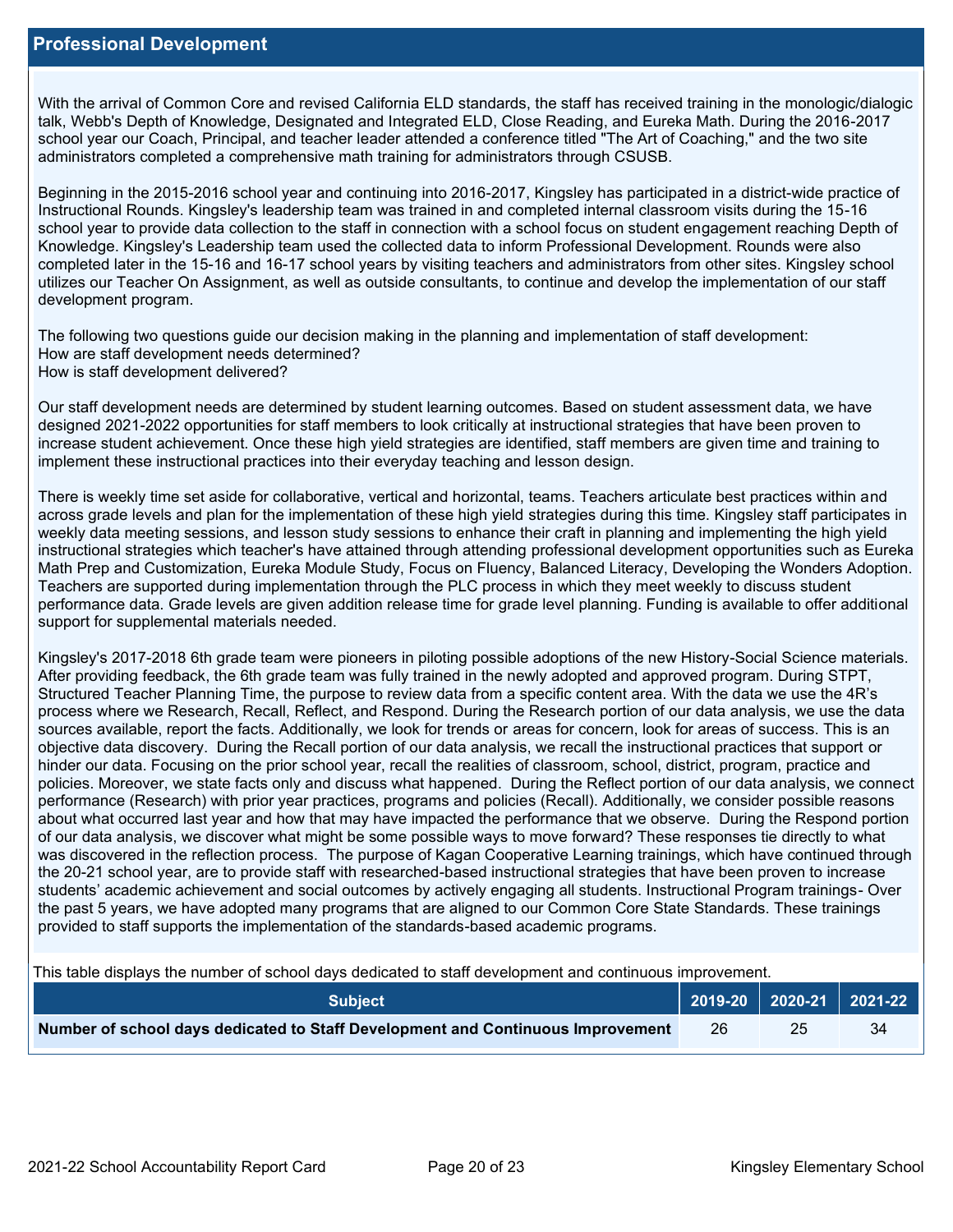# **Ontario-Montclair School District 2020-21 Local Accountability Report Card (LARC) Addendum**

## **Local Accountability Report Card (LARC) Addendum**

**2020-21 Local Accountability Report Card (LARC) Addendum Overview**



On July 14, 2021, the California State Board of Education (SBE) determined that the California Department of Education (CDE) will use the SARC as the mechanism to conduct a one-time data collection of the LEA-level aggregate test results of all school's local assessments administered during the 2020–2021 school year in order to meet the federal Every Students Succeeds Act (ESSA) reporting requirement for the Local Educational Agency Accountability Report Cards (LARCs).

Each local educational agency (LEA) is responsible for preparing and posting their annual LARC in accordance with the federal ESSA. As a courtesy, the CDE prepares and posts the LARCs on behalf of all LEAs.

Only for the 2020–2021 school year and the 2020–2021 LARCs, LEAs are required to report their aggregate local assessments test results at the LEA-level to the CDE by populating the tables below via the SARC. These data will be used to meet the LEAs' federal requirement for their LARCs. Note that it is the responsibility of the school and LEA to ensure that all student privacy and suppression rules are in place when reporting data in Tables 3 and 4 in the Addendum, as applicable.

The tables below are not part of the SBE approved 2020–2021 SARC template but rather are the mechanism by which these required data will be collected from LEAs.

For purposes of the LARC and the following tables, an LEA is defined as a school district, a county office of education, or a direct funded charter school.

| 2021-22 District Contact Information |                                   |  |  |  |  |
|--------------------------------------|-----------------------------------|--|--|--|--|
| <b>District Name</b>                 | Ontario-Montclair School District |  |  |  |  |
| <b>Phone Number</b>                  | $(909)$ 459-2500                  |  |  |  |  |
| Superintendent                       | Dr. James Q. Hammond              |  |  |  |  |
| <b>Email Address</b>                 | info@omsd.net                     |  |  |  |  |
| <b>District Website Address</b>      | https://www.omsd.net              |  |  |  |  |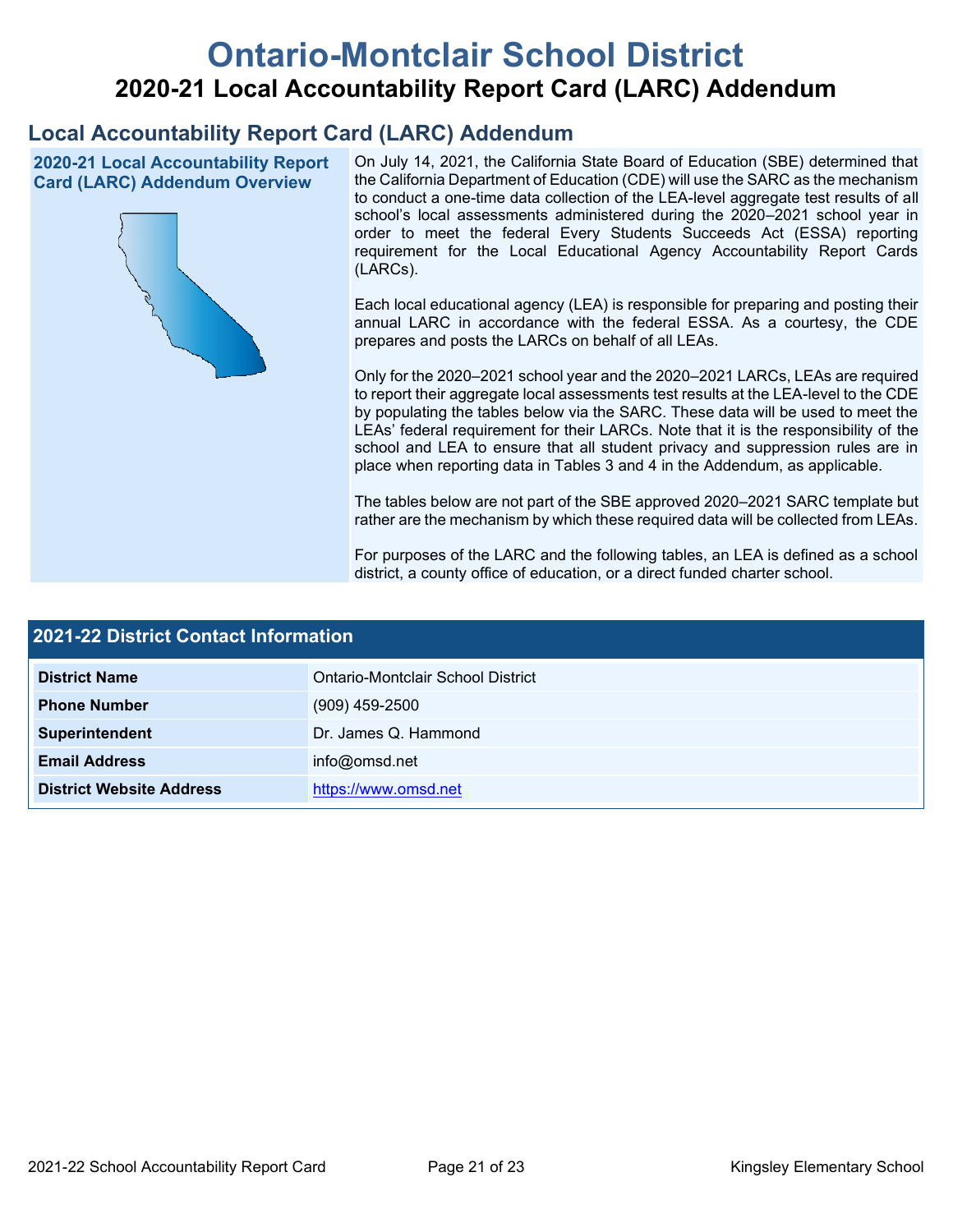## **2020-21 CAASPP Test Results in ELA by Student Group**

This table displays CAASPP test results in ELA by student group for students grades three through eight and grade eleven taking and completing a state-administered assessment. The CDE will populate this table for schools in cases where the school administered the CAASPP assessment. In cases where the school administered a local assessment instead of CAASPP, the CDE will populate this table with "NT" values, meaning this school did not test students using the CAASPP. See the local assessment(s) table for more information.

| <b>CAASPP</b><br><b>Student Groups</b>               | <b>CAASPP</b><br><b>Total</b><br><b>Enrollment</b> | <b>CAASPP</b><br><b>Number</b><br><b>Tested</b> | <b>CAASPP</b><br><b>Percent</b><br><b>Tested</b> | <b>CAASPP</b><br><b>Percent</b><br><b>Not Tested</b> | <b>CAASPP</b><br><b>Percent</b><br>Met or<br><b>Exceeded</b> |
|------------------------------------------------------|----------------------------------------------------|-------------------------------------------------|--------------------------------------------------|------------------------------------------------------|--------------------------------------------------------------|
| <b>All Students</b>                                  | 12994                                              | <b>NT</b>                                       | <b>NT</b>                                        | <b>NT</b>                                            | <b>NT</b>                                                    |
| <b>Female</b>                                        | 6378                                               | <b>NT</b>                                       | <b>NT</b>                                        | <b>NT</b>                                            | <b>NT</b>                                                    |
| <b>Male</b>                                          | 6616                                               | <b>NT</b>                                       | <b>NT</b>                                        | <b>NT</b>                                            | <b>NT</b>                                                    |
| American Indian or Alaska Native                     | 92                                                 | <b>NT</b>                                       | <b>NT</b>                                        | <b>NT</b>                                            | <b>NT</b>                                                    |
| <b>Asian</b>                                         | 257                                                | <b>NT</b>                                       | <b>NT</b>                                        | <b>NT</b>                                            | <b>NT</b>                                                    |
| <b>Black or African American</b>                     | 394                                                | <b>NT</b>                                       | <b>NT</b>                                        | <b>NT</b>                                            | <b>NT</b>                                                    |
| <b>Filipino</b>                                      | 81                                                 | <b>NT</b>                                       | <b>NT</b>                                        | <b>NT</b>                                            | <b>NT</b>                                                    |
| <b>Hispanic or Latino</b>                            | 11629                                              | <b>NT</b>                                       | <b>NT</b>                                        | <b>NT</b>                                            | NT                                                           |
| Native Hawaiian or Pacific Islander                  | 31                                                 | <b>NT</b>                                       | <b>NT</b>                                        | <b>NT</b>                                            | <b>NT</b>                                                    |
| <b>Two or More Races</b>                             | 140                                                | <b>NT</b>                                       | <b>NT</b>                                        | <b>NT</b>                                            | <b>NT</b>                                                    |
| <b>White</b>                                         | 370                                                | <b>NT</b>                                       | <b>NT</b>                                        | <b>NT</b>                                            | <b>NT</b>                                                    |
| <b>English Learners</b>                              | 2756                                               | <b>NT</b>                                       | <b>NT</b>                                        | <b>NT</b>                                            | <b>NT</b>                                                    |
| <b>Foster Youth</b>                                  | 73                                                 | <b>NT</b>                                       | <b>NT</b>                                        | <b>NT</b>                                            | <b>NT</b>                                                    |
| <b>Homeless</b>                                      | 2320                                               | <b>NT</b>                                       | <b>NT</b>                                        | <b>NT</b>                                            | <b>NT</b>                                                    |
| <b>Military</b>                                      | $\mathbf 0$                                        | $\mathbf 0$                                     | $\mathbf 0$                                      | $\mathbf 0$                                          | 0                                                            |
| <b>Socioeconomically Disadvantaged</b>               | 11552                                              | <b>NT</b>                                       | <b>NT</b>                                        | <b>NT</b>                                            | <b>NT</b>                                                    |
| <b>Students Receiving Migrant Education Services</b> | 0                                                  | $\mathbf 0$                                     | $\mathbf 0$                                      | $\mathbf 0$                                          | 0                                                            |
| <b>Students with Disabilities</b>                    | 1919                                               | <b>NT</b>                                       | <b>NT</b>                                        | <b>NT</b>                                            | <b>NT</b>                                                    |